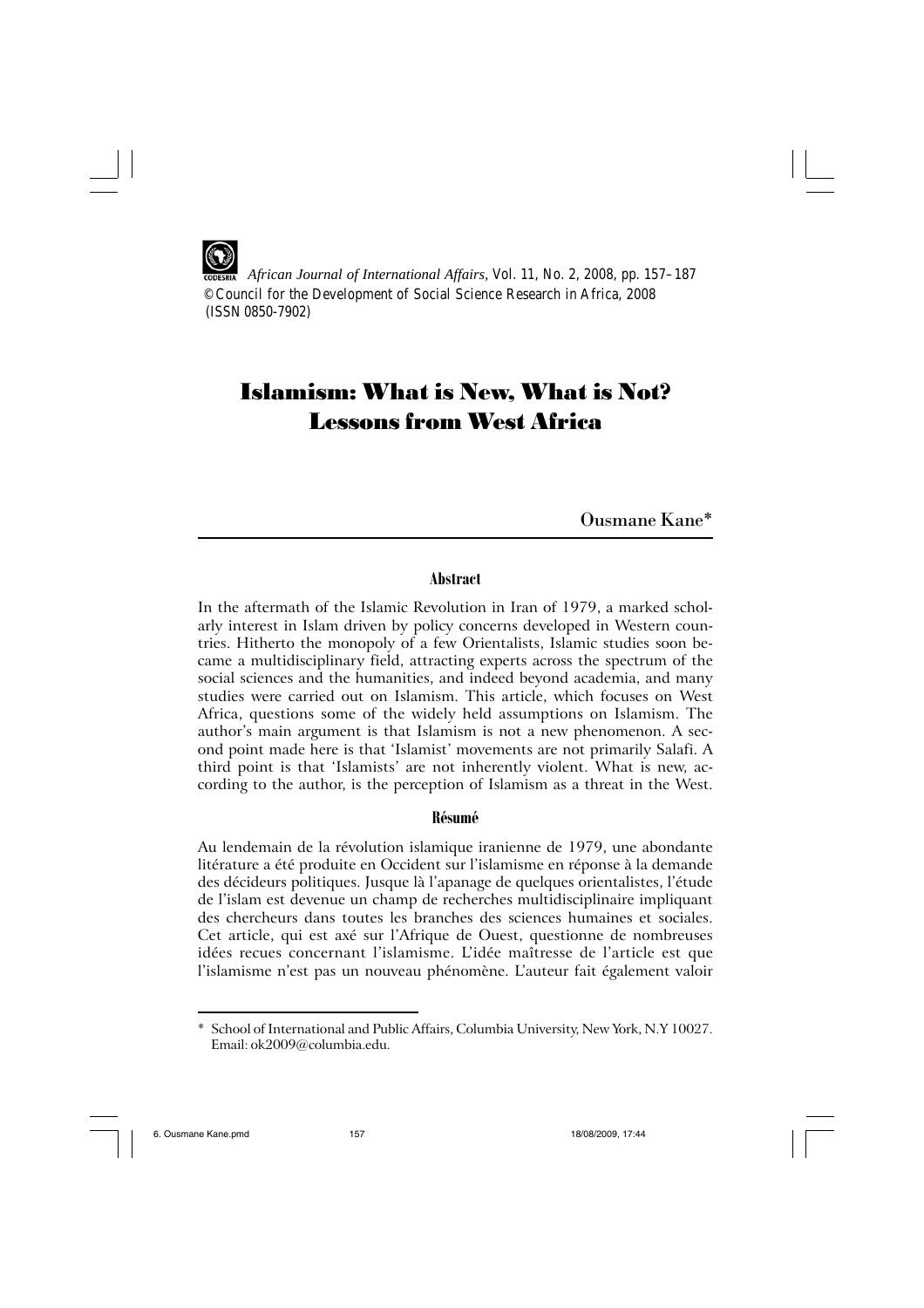que les islamistes ne sont pas majoritairement salafi. Enfin, il défend l'idée que les islamistes ne sont pas violent par essence. Ce qui est nouveau, d'après l'auteur, c'est la perception que l'Occident a de l'islam comme danger en Occident.

#### **Introduction**

As a graduate student in Islamic Studies in Europe, I learnt from the works of the European experts on modern Islam that 'Islamism' is a twentieth-century phenomenon starting with the rise of Egyptian society of the Muslim Brothers of Egypt and reaching its peak in the 1970s after the decline of Arab nationalism in the aftermath of the defeat of Arab armies in their war with Israel. This grand narrative has contributed largely to setting the terms of the debate on 'Islamism' in France in particular. Olivier Roy, for instance, argues that: 'Beginning in the 1930s, Hasan al-Banna, the founder in Egypt of the Muslim Brotherhood, and Abul-Ala Mawdudi the creator of the Indo-Pakistani Jamaat-i-Islami party, introduced *a new movement of thought*1 that endeavored to define Islam primarily as a political system, in keeping with the major ideologies of the twentieth century' (Roy 1994:viii). In the same vein, Gilles Kepel argues that 'In the Muslim countries of the Mediterranean Basin and its environs, re-Islamization movements<sup>2</sup> took over from groups inspired by Marxism in challenging the foundational values of the social order. This was during the 1990s' (Kepel 1994:13) Another French Islamicist, François Burgat<sup>3</sup> wrote that: 'The Muslim Brothers organized as a party stating explicitly this-worldly ambition are the first to want to capture political power and to provide to the projects of the reformist trend the logistics of a state apparatus. In this sense, they may appear as the first Islamists' 4(Burgat 1988:46 my translation). This narrative is not limited to French Islamic studies. In his *Good Muslim, Bad Muslim*, which among other things, analyzes different historical Islamic militant movements qualified as 'jihad movements', Columbia University's Mahmood Mamdani states that 'political Islam was born during the colonial period' (Mamdani 2004:14).

While my own earlier work has been informed by this grand narrative (Kane 1998, 2003), the more I compare so-called Islamist movements of the twentieth century to the eighteenth- and nineteenth-century 'movements of revival and reform' (Rahman 1977) the more common denominators I find. In this article, I will first show the similarities between the rhetoric and strategies of twentieth-century Islamist movements and that of earlier ones. A second goal of this article is to ques-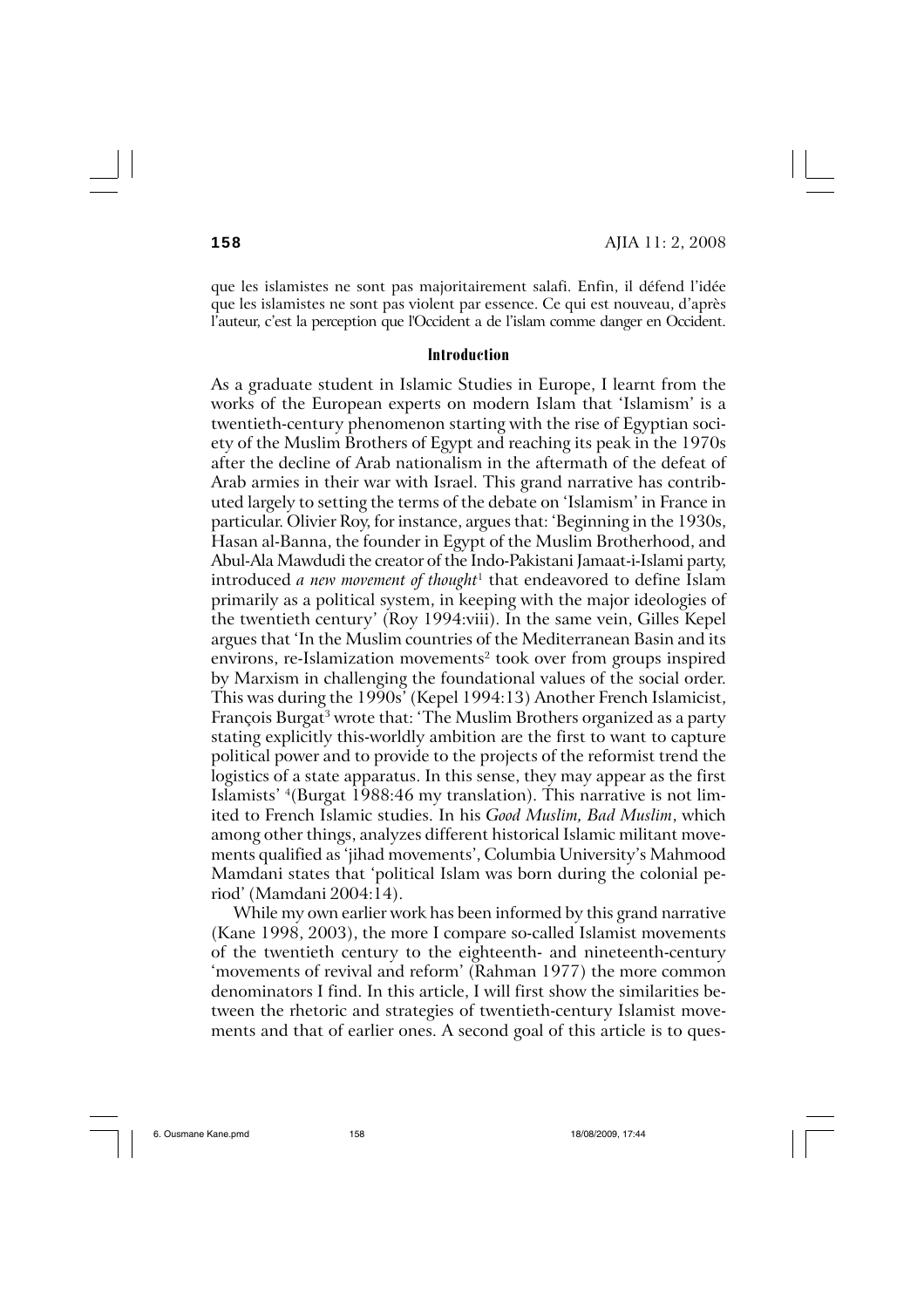tion the widely held assumption that Islamism is primarily a Salafi phenomenon driven by Wahhabi ideology and Saudi oil wealth. The third and final goal of this article is to challenge the portrayal of Islamist movements by the Western media in particular as inherently violent and non-pragmatic. In conclusion, I will argue that what is really new is not so much the goals and strategies of Islamic militant movements, as much the Western perception of Islam as a threat.

### **'Islamist' Movements are Not New**

In the last few decades, a multitude of terms have been used to describe the phenomenon of political Islam, by which I mean: the ideology of religio-political movements striving to establish an Islamic political order either by capturing political power or by initiating a societal transformation, which would ultimately lead to the rise of an Islamic socio-political order. These terms include 'Islamic fundamentalism', 'Islamic activism', 'Islamic integrism', 'Islamic radicalism', 'Islamic renewal', 'Islamic resurgence', 'Islamic revivalism', and 'new Islamic radicalism'. To avoid terms with a Christian connotation, some authors have reinvented the term 'Islamism'. In fact, the term is not new, at least in the French language. In writings of the nineteenth and early twentieth century, the French word '*islamisme*' was used as a synonym of Islam (Houdas 1908; Bonet-Maury 1906). 'Islamism' gained wide currency not only in Western languages, but also ironically in Arabic, where the term has been translated as 'Islamiyya' for Islamism and 'Islamiyyun' or 'Islamawiyyun' for 'Islamists'. In the twentieth century, 'Islamists' are identified in the literature as Muslim militant groups that challenged the secularization of Muslim societies and polities and advocated Islamization of the law, the economy and the state as the solution.

It has been suggested that Islamist groups could be divided into two categories. First, there are groups with a stated political agenda aimed at capturing political power, labeled 'state-centered Islamists' (Mamdani 2004) or 'movements of re-Islamization from above' (Kepel 1991). Second, there are militants who emphasized the necessity to correct religious and social practices, known as 'society-centered Islamists' (Mamdani 2004) or 'movements of re-Islamization from below' (Kepel 1991). As we will discuss below, some movements blur this distinction. In what follows, we will consider the rise to prominence of militant Muslim movements in the postcolonial Muslim world and then compare them with earlier militant Islamic movements in Africa in particular to show the similarities.

6. Ousmane Kane.pmd 159 18/08/2009, 17:44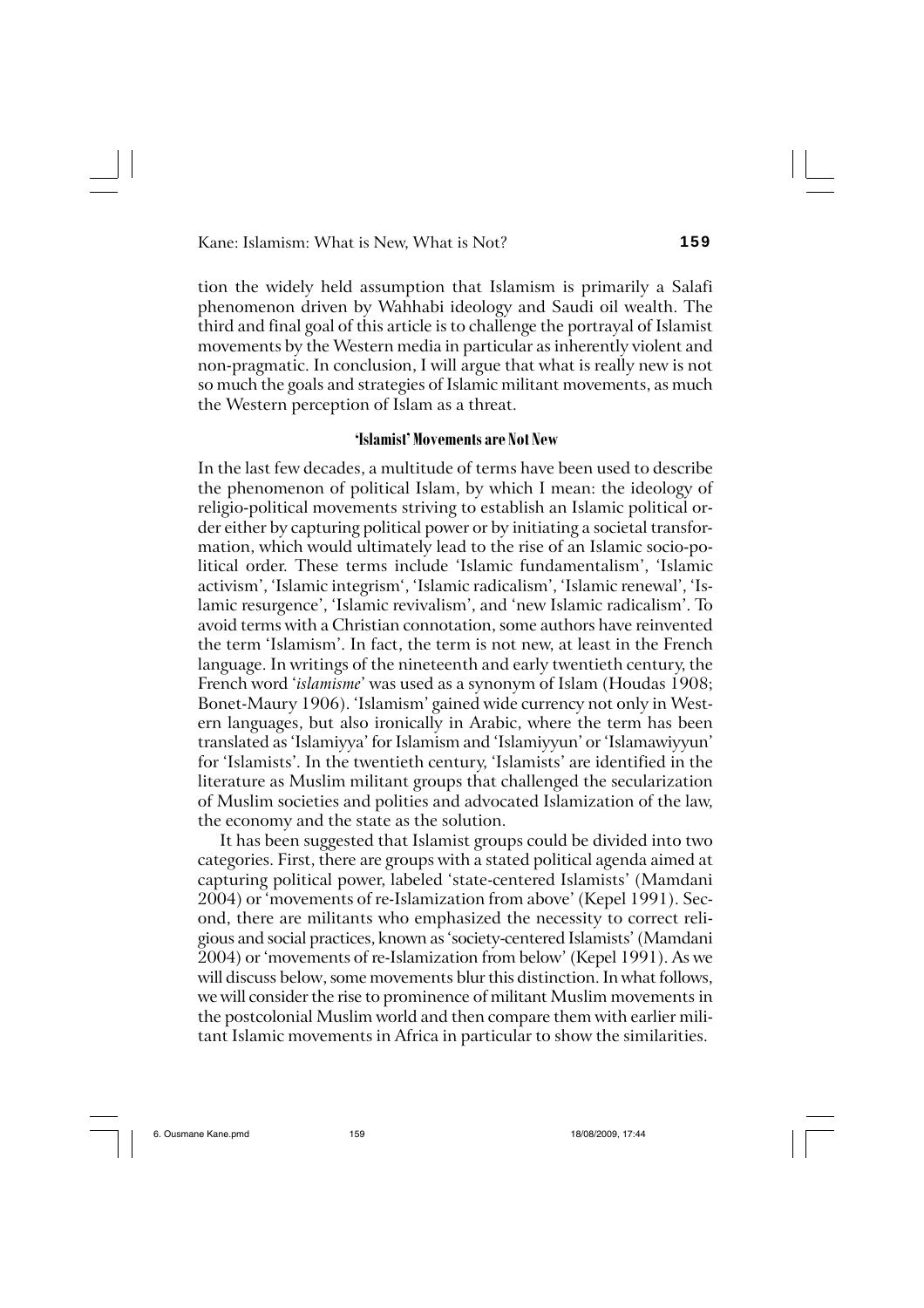After the consolidation of their rule, European colonial masters forbade the implementation of what some deemed inhumane bodily punishments contained in Islamic criminal law, such as the amputation of hands as punishment reserved for thieves and death by stoning for adulterers. But legal reform did not extend to all spheres of social life. Regardless of the colonial power and its preferred type of rule (indirect or direct), the colonial state in Africa and Asia allowed Muslims to settle matters relating to marriage, divorce, inheritance, custody, as well as some commercial transactions, according to the dispositions of Islamic law, as codified by one of the main so-called Islamic schools of law.

After independence, the modernizing elites of virtually all predominantly Muslim countries undertook radical reform of family law, notably to empower women. They targeted *inter alia* the aspects of Islamic family law relating to polygamy, unilateral repudiation and unequal gender distribution of inheritance. Tunisia went further than other countries in its efforts at legal reform. A host of new laws were adopted to promote women's rights, including the criminalization of polygamy and unilateral repudiation. Senegal restricted polygamy and imposed the first wife's acceptance as a precondition to polygamy. However, the scope of implementation of the new family laws was limited. In Senegal, according to a survey conducted by Amsatou Sow Sidibe, more than 90 per cent of Muslims have ignored the new codes and continue to settle family law matters according to Islamic laws (Sidibe, cited in Villalon 1995:229). However, in many spheres, postcolonial state-building required the adoption of Western civil and commercial codes, which did not face serious challenges in the early postcolonial period, as they were central to the project of modernization and development. This is particularly true for the realm of commercial transactions, largely inspired by Western practices.

To achieve the goal of 're-Islamizing' postcolonial Muslim societies, militant Muslims have adopted diverse strategies from peaceful proselytization to armed opposition. Some groups focused on re-Islamizing society, on the assumption that the Islamization of the state would follow after the society became 'Islamic'. This has been the case for most militant Islamic groups in Morocco, for example. Other groups, such as the Muslim Brothers in Egypt, combined charity work to gain and retain members with military operations in the 1960s (Mitchell 1969). As their spectacular and unexpected success in the Egyptian parliamentary elections of December 2005 has shown, they seem to be willing to play the democratic rules of the game. The result is that they are emerg-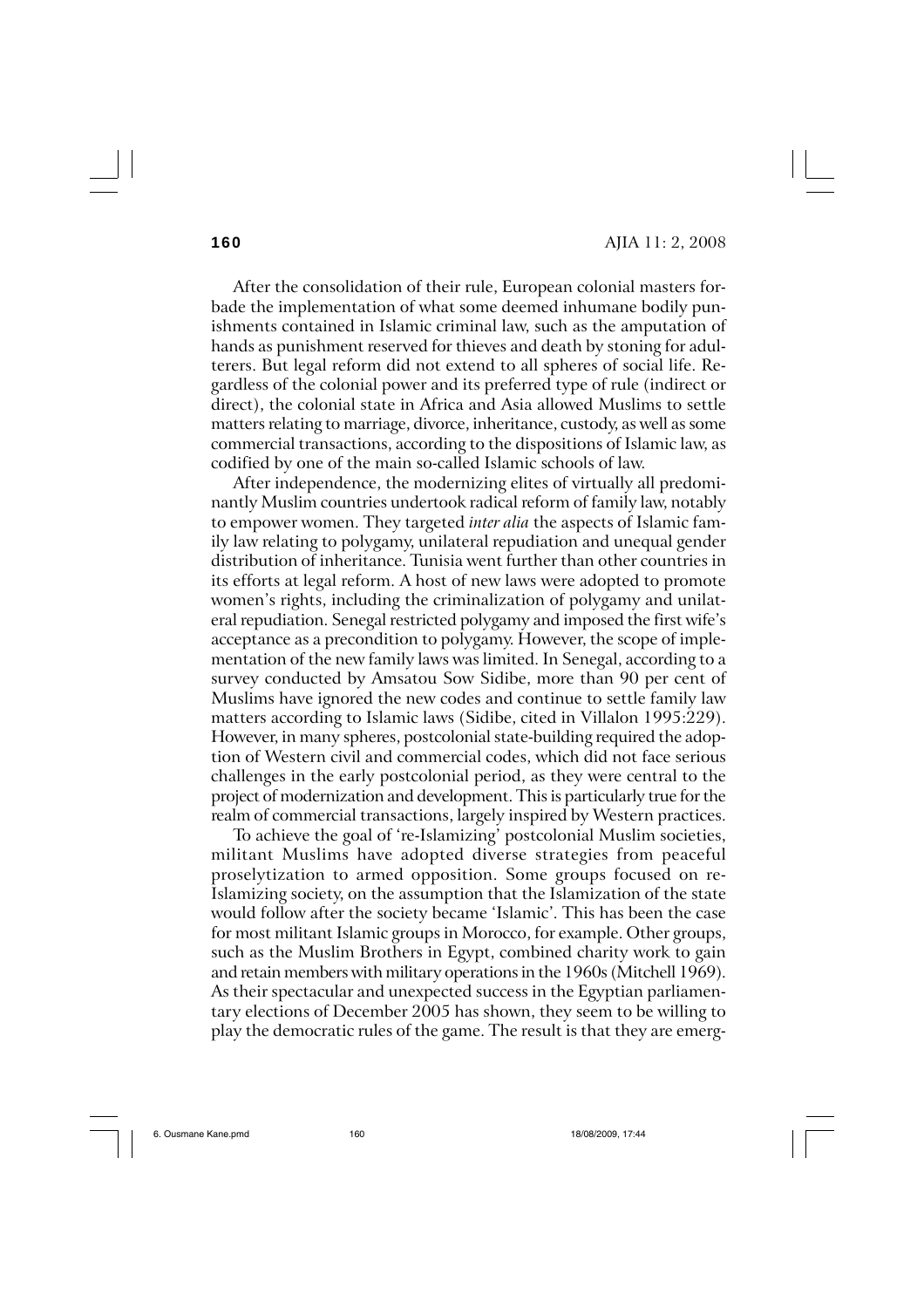ing as the strongest opposition group in the Egyptian parliament. Other groups, such as the Islamic Salvation Front in Algeria in the 1990s, started peacefully and then resorted to violence when they faced repression (Martinez 2000). Among the most successful groups in capturing supreme political power or exercising great influence in government, one can cite the Ayatollahs under the leadership of Khomeini in Iran, the Jammat Islami in Pakistan, the Muslim Brothers in the Sudan under the leadership of Hasan Al-Turabi before he fell into disgrace, the Taliban in Afghanistan until they were for a period driven underground by the US invasion following the September 11 attacks in the US, Hizbullah in Lebanon, and finally Hamas in Palestine, the first Muslim political movement to be elected democratically in the Arab world.

Before the 1960s, with a few exceptions, the potential constituencies of militant 'Islamist' movements were quite limited. Since the mid-1960s, many Muslim nations have experienced both a series of setbacks in the development process and successive military defeats in the war of Arab countries against Israel, prompting some to engage in a kind of soulsearching, leading them to identify the causes of these failures in the internal weaknesses of Muslim societies. Leftists who still had faith in Marxism attributed the failures to conservative forces that delayed the formation of a militant working class that would have promoted revolution. Liberals attributed the failure to the absence of the rule of law and a weak civil society that could not hold the state in check. Although the end of the Cold War and the triumph of neo-liberalism created hope in the 1990s that most nations were in transition to democracy, a growing consensus has emerged in the last few years that the consolidation of democracy is far from granted and that most so-called regimes in transition still maintain many attributes of authoritarianism (Carothers 2002; Levitsky and Way 2002). A third group, which had a strong appeal to sections of the Muslim youth and the middle class, came to diagnose the developmental failure and 'decline' of Muslim societies in their adoption of Western civil and commercial codes and institutions and suggested that the dismantling of such codes and their replacement by Islamic ones would be the panacea. For most of them, the Islamic Revolution of Iran became the tangible corroboration that greater self-reliance and Islam could indeed provide an alternative (Esposito 1984:169; Esposito and Piscatori 1990:319).

When a new vocabulary gains currency, the question that requires an answer is whether it successfully captures a new class of people or activi-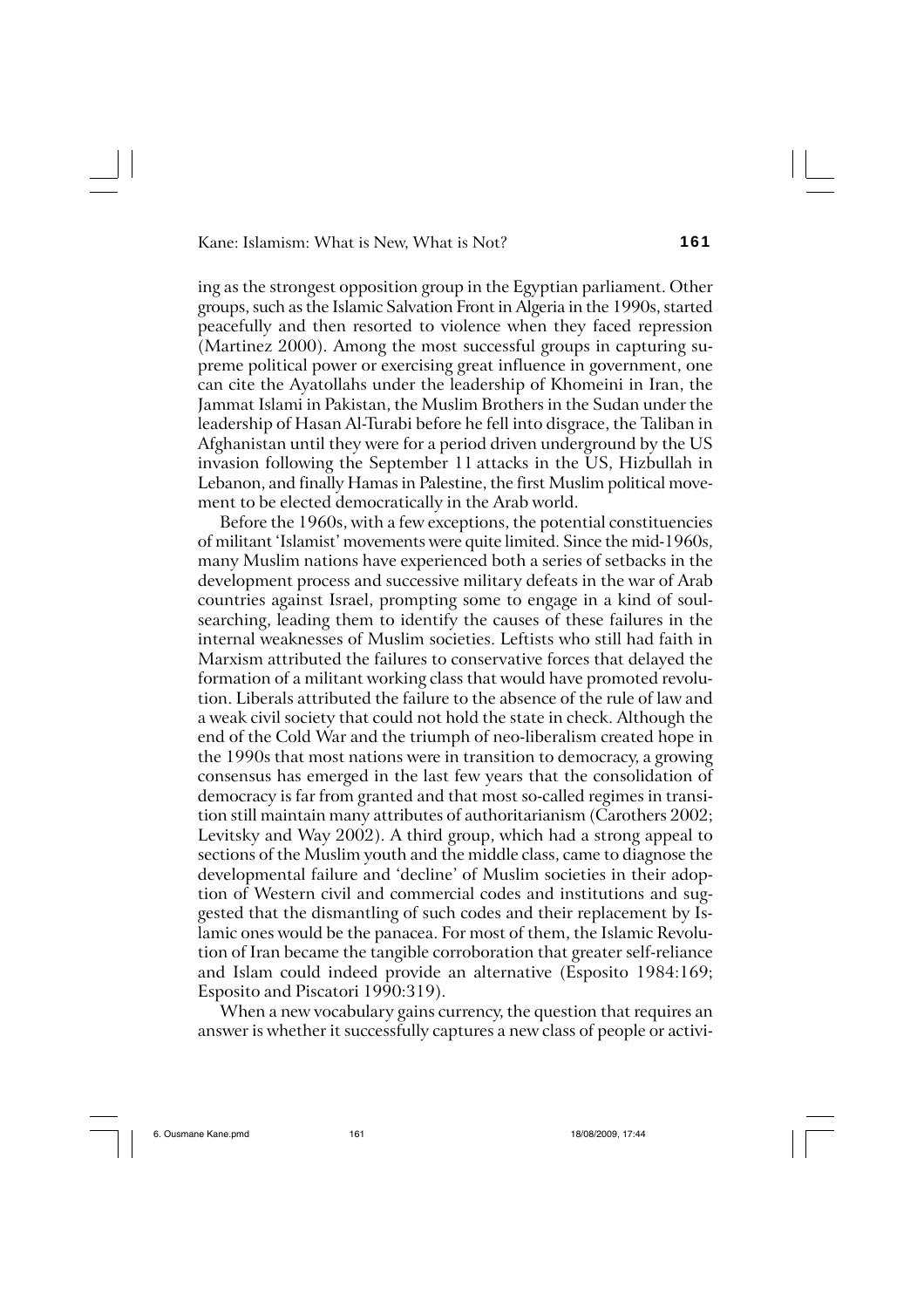ties. If not, there is a compelling case for a new term. In the case of Islamism, I doubt that this is the case. The twentieth century has witnessed the most dramatic changes in all aspects of human life, including European colonization of much of the developing world, two world wars and several other wars of decolonization, tremendous technological progress, the rise and decline of authoritarian regimes, and the spread of new forms of social organizations and technologies of rule. All this had had a tremendous impact in the world in general, and in Muslim societies in particular. Alongside change, however, there have also been remarkable continuities, including in the rhetoric and strategies of Islamic social movements. To highlight such continuities, I will turn to the discussion of Islamic revival in eighteenth- and nineteenth-century West Africa, a region relatively neglected in the debate about 'Islamism', which has largely focused on the so-called Central Muslim lands to the detriment of the periphery.

### **Revival and Reform in West Africa**

From North Africa across the Sahara, Islam made inroads into the Western Bilad al-Sudan from the ninth century.<sup>5</sup> From the ninth to the sixteenth centuries, the spread of Islam was very slow and much of the conversion was limited to the royal courts and circles of merchants involved in the trans-Saharan trade (Hiskett 1984:19; Triaud and Robinson 1997:10; Levtzion and Pouwels 2000:2). Rulers who converted to Islam did not attempt to Islamize their subjects, not least because their legitimacy rested largely on local values and beliefs. Muslim clerics who staffed the administration of many of these African precolonial kingdoms did little to challenge non-Islamic practices of nominally Muslim rulers whom they served. The attitude of learned Muslims towards their non-Muslim neighbors was that of peaceful coexistence. This was partially explained by the fact that Muslims were a minority and therefore could hardly impose their religion (Triaud and Robinson 1997:10). However, it also rested on an ideological justification elaborated by al-Hajj Salim Suwari, who lived in the late fifteenth century and originated from Masina (in present-day Mali). Many hagiographies on Suwari circulated widely in Senegambia, and in particular among the clerical group known as the Jakhanke. Suwari's teachings were based on the principles that unbelief was the consequence of ignorance and that God's grand design for the world is such that some people would remain longer in the 'state of ignorance' than others. Conversion would occur in due course, accord-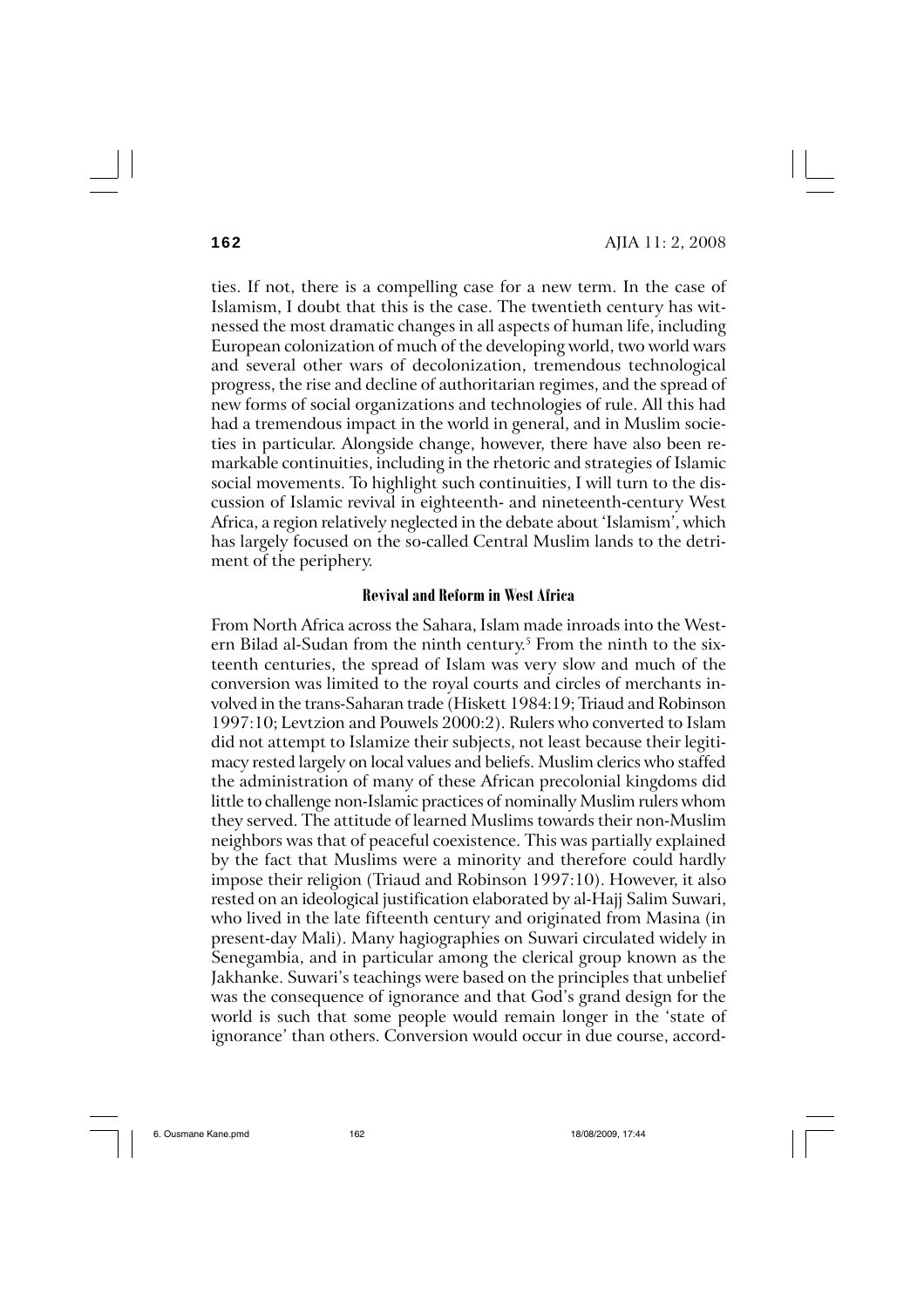ing to God's plans (Wilks 2000:98). Consequently, both proselytizing and military jihads were unacceptable interference with God's will. Suwari also taught that non-Muslim rule was not only acceptable to Muslims, but should be supported by the latter insofar as it enabled them to follow the Sunna of the Prophet (Wilks 2000:98). Above all, Suwari believed that Muslims should pursue the search for education and provide 'unbelievers' with a model that they could emulate in due course when the time of conversion came, according to God's plans (Wilks 2000:98). Such a worldview enabled the Juula to engage in peaceful trade with the Gentiles for several generations (Hiskett 1984:170).

The seventeenth century witnessed a pattern of change as some Muslim clerics began to challenge 'non-Islamic rule'. Coming from the southwest of present-day Mauritania, the first cleric to advocate and fight for reform was the Berber scholar Awbek b. Aschfaghu, known as Imam Nasir al-Din (Robinson 2000:133), who belonged to the maraboutic tribe of Banu Dayman. He rebelled against the domination of the Bani Hassan, Arab-speaking warrior peoples, whom he portrayed as bad Muslims. The key ideas that influenced Nasir al-Din were the anticipation of the end of time and the arrival of a Muslim eschatological figure known as the awaited Mahdi and the notion of the Prophet Muhammad as a perfect man, which provided ideological justification for perfection to be realized through Islamic reform (Hiskett 1984:140).

Nasir al-Din's goal was to set up a unified community living according to Islamic sharia under the leadership of an imam, namely Nasir al-Din himself. He recruited Wolof and Fulbe followers in the Senegambian region, who in 1670 succeeded in overthrowing the ruling dynasties in the neighboring Senegambian states of Cajoor, Jolof, Walo, and Fuuta Toro. The reform movement led by Nasir al-Din is known as the Shurbubba war, a term that refers to the war of clerics to establish a state governed by Islam.

Early efforts for reform were not successful in establishing lasting Islamic entities in the Western Sudan as Nasir al-Din was ultimately killed in a battle and the Bani Hassan reasserted their domination in southwestern Mauritania. Likewise, his followers' domination over Senegambian kingdoms lasted barely ten years as former rulers of these kingdoms garnered support from the French to reconquer their lands. However, the jihadist impulse in the spirit of 'Shurbubba' remained alive among some disciples of Nasir al-Din who strove to communicate their vision of an ideal Islamic society to future generations.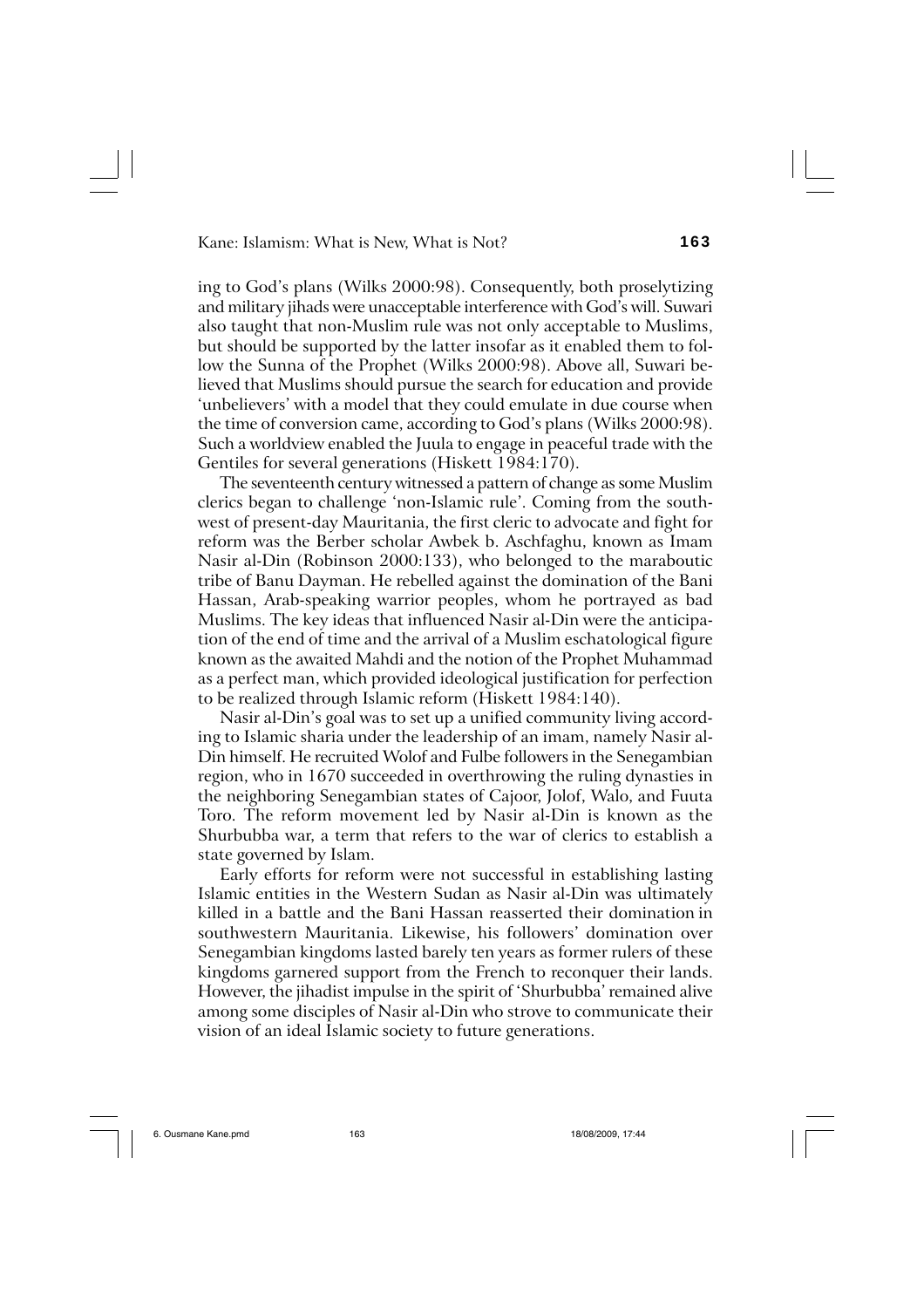Unlike Juula Muslims whose main mode of subsistence was commerce and who stayed away from subversive movements that would upset these profitable business arrangements (Hiskett 1984:170), the revolutionary movements of reform and state-building in eighteenth- and nineteenth-century West Africa were largely led and backed by the agriculturalist/pastoralist Fulbe (Triaud and Robinson 1997:11; Robinson 2000:131; Last:1987 *passim*). That they longed for the Islamic ideal described in the books of the classical period they had read is obvious. However, their movements did not emerge in a social or economic vacuum. The increasing levels of violence, taxation, and enslavement of Muslims were key factors that shaped the emerging jihadist attitude among Muslim clerics (Robinson 2000). Unlike court *ulama*, jihadist-minded clerics operated far from state courts. They were able to organize themselves and to train enough disciples to pursue jihad. From the beginning of the eighteenth century until the 'scramble for Africa' in the late nineteenth century, these militant Muslims waged a number of successful movements of reform, captured supreme political power, and created Islamic states in West Africa. The Fulbe revealed themselves to be much more aggressive and less tolerant than Mandinka-speaking clerics in the Suwarian tradition of peaceful coexistence with the Gentiles. Five of the Fulbe movements deserve particular mention: the jihads of Karamokho Alpha in Fuuta Jallon, the Torodbe Revolution in Fuuta Toro and Fuuta Jallon, the Jihad of Al-Hajj Umar and that of Usuman dan Fodio in present-day Northern Nigeria.6

The leaders and contexts of these West African revolutions of the eighteenth and nineteenth centuries share many commonalities with each other and with those of so-called Islamist movements of more recent times, including the sense of alienation vis-à-vis their environment, their attribution of economic and social problems to the failure to establish God's rule, and their critical attitude towards the court *ulama*.

Regarding their sense of alienation vis-à-vis their environment, Nasir al-Din, Sulayman Bal, Karamokho Alpha, Usman DanFodio, and Ahmadu Lobbo charged respectively the rulers of the Fuuta Toro, Fuuta Jallon, Masina, and Gobir with failing to govern according to the methods that Allah had revealed. This argument is identical to more contemporary thinkers of political Islam. One such thinker is Sayyid Qutb (1906– 66), one of the most famous 'Islamist' theorists and activists of the twentieth century. Unlike previous Muslim reformers who had attempted to build a bridge between Islam and the West, such as Al-Afghani,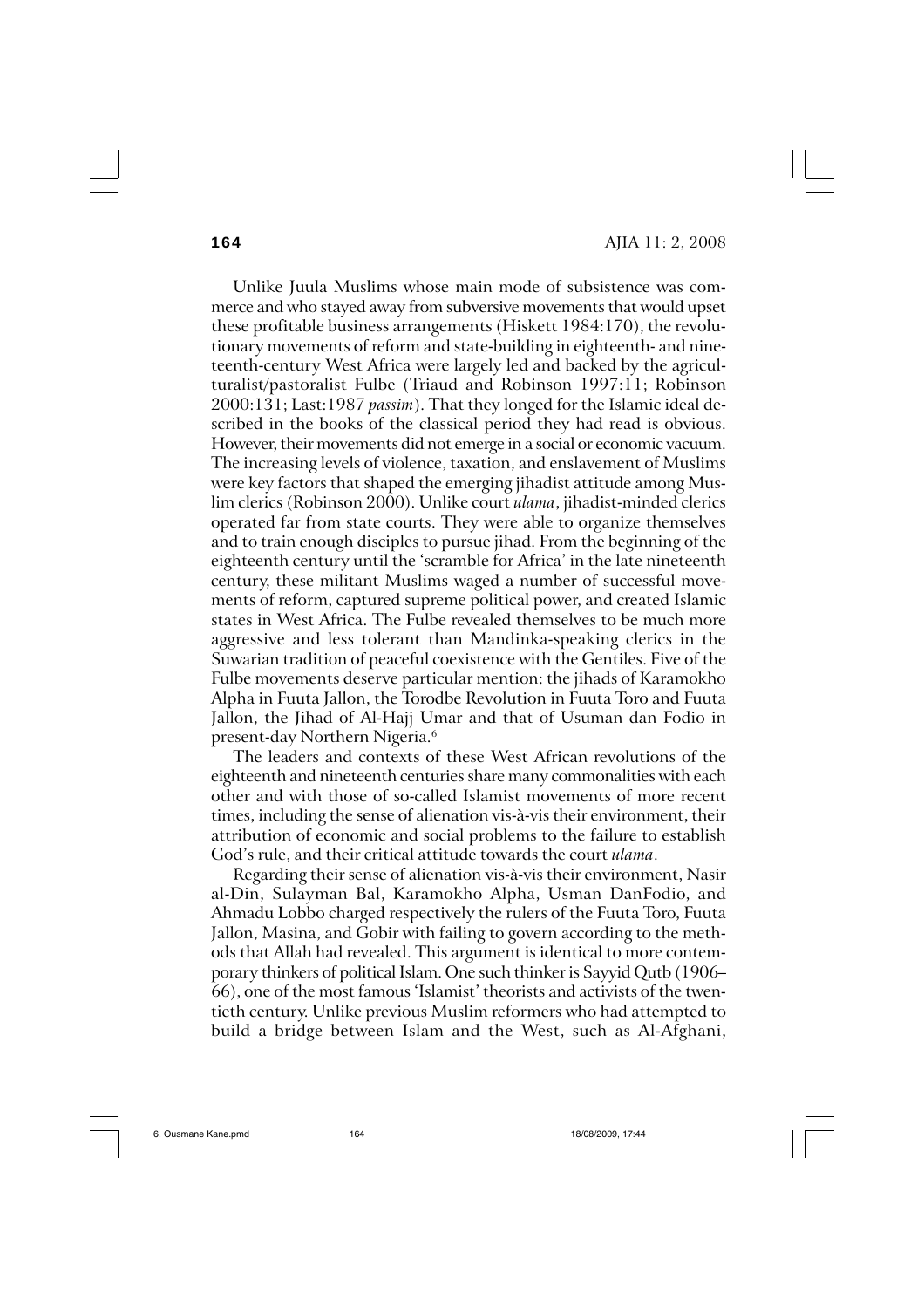Muhammad 'Abduh, or Rashid Rida, Sayyid Qutb saw nothing good in the West whose influence he thought Muslims should avoid. In his book *Signposts on the Road*, *Ma'alim fi al-tariq* (1964), Qutb, who had studied at Stanford University and the University of Colorado, submitted that sovereignty belongs only to God and based his claim among other arguments, on the reinterpretation of three verses of the Koran:5.44, 5.45, and 5.47. These verses respectively read as follows: 'he/she who does not judge by which Allah has revealed, such are the unjust; he/she who does not judge by which Allah had revealed such are the evil-doers; he/ she who does not judge by which Allah has revealed, such are the unbelievers'.

To the Arabic word 'hkm', which occurs in all three verses, earlier interpretations attributed the meaning of 'to judge'. In contrast, Qutb interpreted 'hkm' as 'to rule' and concluded that only those who rule as Allah has revealed are legitimate and must be obeyed. Conversely, he argued, societies not governed by Islamic constitutional, civil, commercial, and penal laws fall in the realm of what he qualified as 'Jahiliyya', ignorance. True Muslims must withdraw from such a society in the same way as the Prophet Muhammad, who left Mecca in the 622, to seek refuge in Medina. Furthermore, true Muslims should make it a priority to bring down those illegitimate rulers and have them replaced by real Muslims who would establish the rule of God.

The authoritarian socialist/nationalist regime of President Gamal Abdul Nasser of Egypt under which Qutb lived was the primary target of this criticism, but Qutb also included all other regimes not governed by Islamic law. Sayyid Qutb was ultimately hanged by Nasser's regime, but his writings were translated into several languages and exercised a profound influence on late twentieth-century militant Islam, not only in the Arab world, but also in Asia, Sub-Saharan Africa, and among Muslim communities in the West. In Egypt, the Society of Muslims, known also as Takfir wal hijra, led by Shukri Mustafa is one such group, which withdrew from Egyptian society to live in autarky. Qutb was also a source of influence on the Brothers in Nigeria led by Ibrahim al-Zakzaky, whose members abstain from working in any government on the grounds that the secular government is a system based on unbelief (i.e. a *kufr*-oriented system).

Another common denominator is that West African Muslim reformers of the eighteenth and nineteenth centuries and so-called Islamists of the twentieth century both operated in the context of social and eco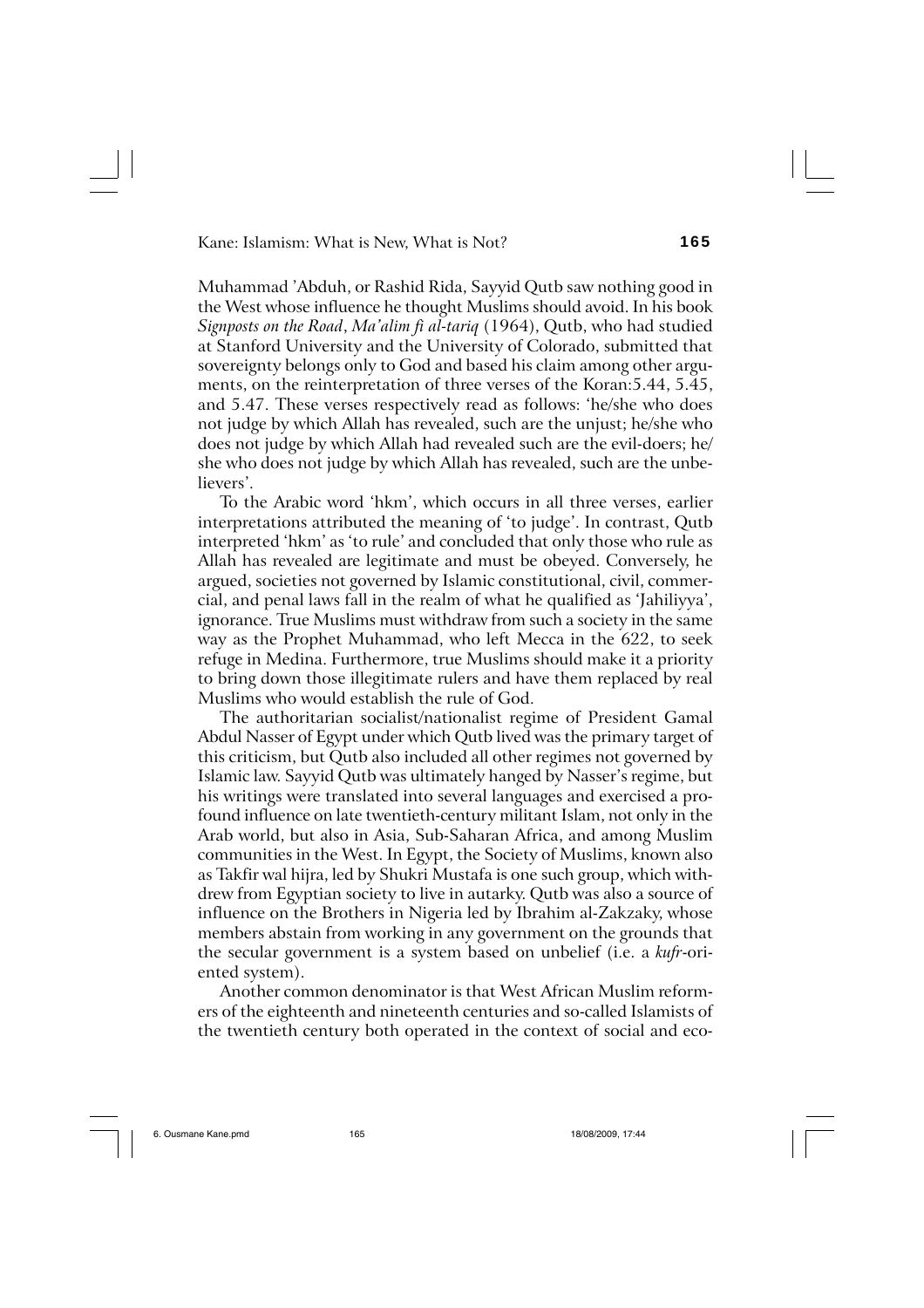nomic deprivation, which, they held, was the responsibility of their rulers. Their perspective was religious in the sense that they worshipped God to gain salvation in the Hereafter. But it was also political as it served the purpose of capturing political power. Modern 'Islamists' spoke vehemently against elite corruption and the failure of rulers to cater for the need of populations. They criticized the failure of the postcolonial development project, the aggravation of poverty and unemployment and the enrichment of political elites. They also organized networks of selfhelp to relieve impoverished populations. Likewise, West African Muslim reformers of the eighteenth and nineteenth centuries spoke against the many taxes levied by rulers on populations and attempted to mobilize marginalized groups against rulers in a project of social and political transformation that would transfer power from oppressive rulers to reformers and their followers.

A third common denominator is their critical attitude towards court *ulama* for the latter's compromising attitudes towards a non-Islamic order. As highlighted in the earlier discussion of the Suwarian tradition, for centuries many learned Muslims worked in the courts of kings. They provided the latter with protective talismans, helped them chronicle history, and so forth. But most of them did not preach a 'strict religion' to the many nominally Muslim kings whom they served. Yet the latter, alongside Islam, continued to practice pagan cults, drink alcohol, which is forbidden in Islam, and entertained a harem, which exceeded the allocation of four wives. Unlike urban-based court *ulama* or merchant *ulama*, who had a vested interest in preserving the status quo, most West African leaders and rank and file members of revival and reform movements were based in rural and self-sufficient agricultural communities. They emphasized the acquisition of knowledge and the strict observance of faith according to the Maliki school of law. They harshly criticized court *ulama* for failing to fulfill the duty of commanding right and forbidding wrong (*amr bi-il ma'ruf wa al-nahy an al-munkar* in Arabic). Likewise some contemporary 'Islamists' have also criticized establishment *ulama* for implicitly endorsing the perpetuation of a non-Islamic status quo by not preaching against it. A case in point is the Egyptian 'Islamist' ideologue Abdusalam Faraj, who in the tradition of Sayyid Qutb, published in 1981 a pamphlet entitled *Al-farida al-gha'iba* (the hidden imperative). The core of Faraj's argument was that Islam not only rests on five fundamental pillars (faith, prayer, tithe, fasting, and pilgrimage), but there is a sixth obligation that 'status quo' *ulama* failed to emphasize: to dismiss a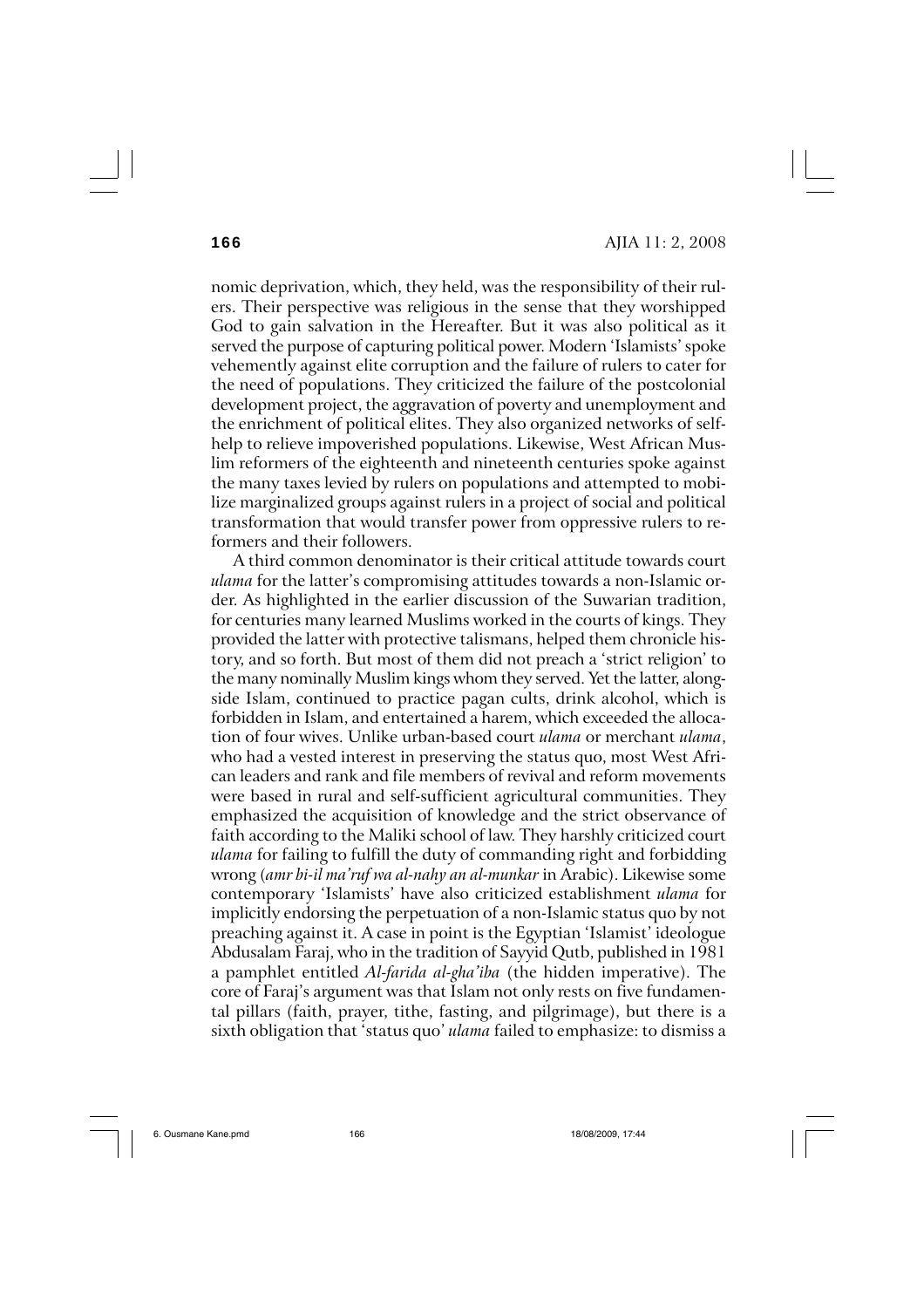ruler who does not rule as Allah has revealed. Khalid Islambuli, who assassinated the former Egyptian President Anwar al-Sadat in 1981, claimed to have killed Pharoah, thereby fulfilling the sixth imperative of the faith.

As argued by Mervyn Hiskett, the common denominator of Islamic precolonial jihads in West Africa is that 'they had a vision of a single worldwide Islam, in which the way of life, the way of government, the morality and social behavior of all individuals were regulated strictly according to the Shari'a and the Sunna, the Law and the Tradition of the Prophet' (Hiskett 1984:170). This vision is a major common denominator between Muslim militant movements of the precolonial period who rose against unjust and impious rulers, Muslim militants who resisted against European colonial domination, as well as postcolonial Muslim militant movements that challenged secular governments in predominantly Muslim countries. This leads to the discussion of the claim that political Islam is predominantly Salafi.

#### **'Islamist' Movements Are Not Primarily Salafi**

Derived from the Arabic root *salaf*, which means to precede, the term *Salafiyya* designates 'the pious forefathers', *al-salaf al-salih*. *Salafiyya* is based on the belief that earlier generations closely followed the teachings of the Prophet in the Koran and the Sunna (Tradition of the Prophet Muhammad). Central to the Salafi creed is the notion that many Muslim problems arise from the fact that Muslims have gone astray by committing innovation (*bid'a*), by which is meant beliefs and practices that could neither be traced to the Prophet Muhammad nor to the *salaf* or pious forefathers. Such innovations resulted either from foreign influences introduced by converts to Islam or popular beliefs, superstitions and practices that were remnants of the pre-Islamic era.<sup>71</sup> The solution to the predicament of Muslim societies was to get rid of all these blameworthy innovations.

Two leading types of *Salafiyya* can be distinguished. First was a moderate *Salafiyya*, an intellectual and political trend represented by the teachings of Jamaladdin al-Afghani (1838–97), Muhammad Abduh (1848–1905), and Rashid Rida (1865–1935), which attempted to build a bridge between Islam and the West. Second, a more radical *Salafiyya* can be traced to the teachings of thinkers such as Ibn Hanbal (780– 855), Ibn Taymiyya (1263–1328), and Muhamamad Ibn Abd al-Wahhab (1703–92). This branch of *Salafiyya*, which influences the thinking of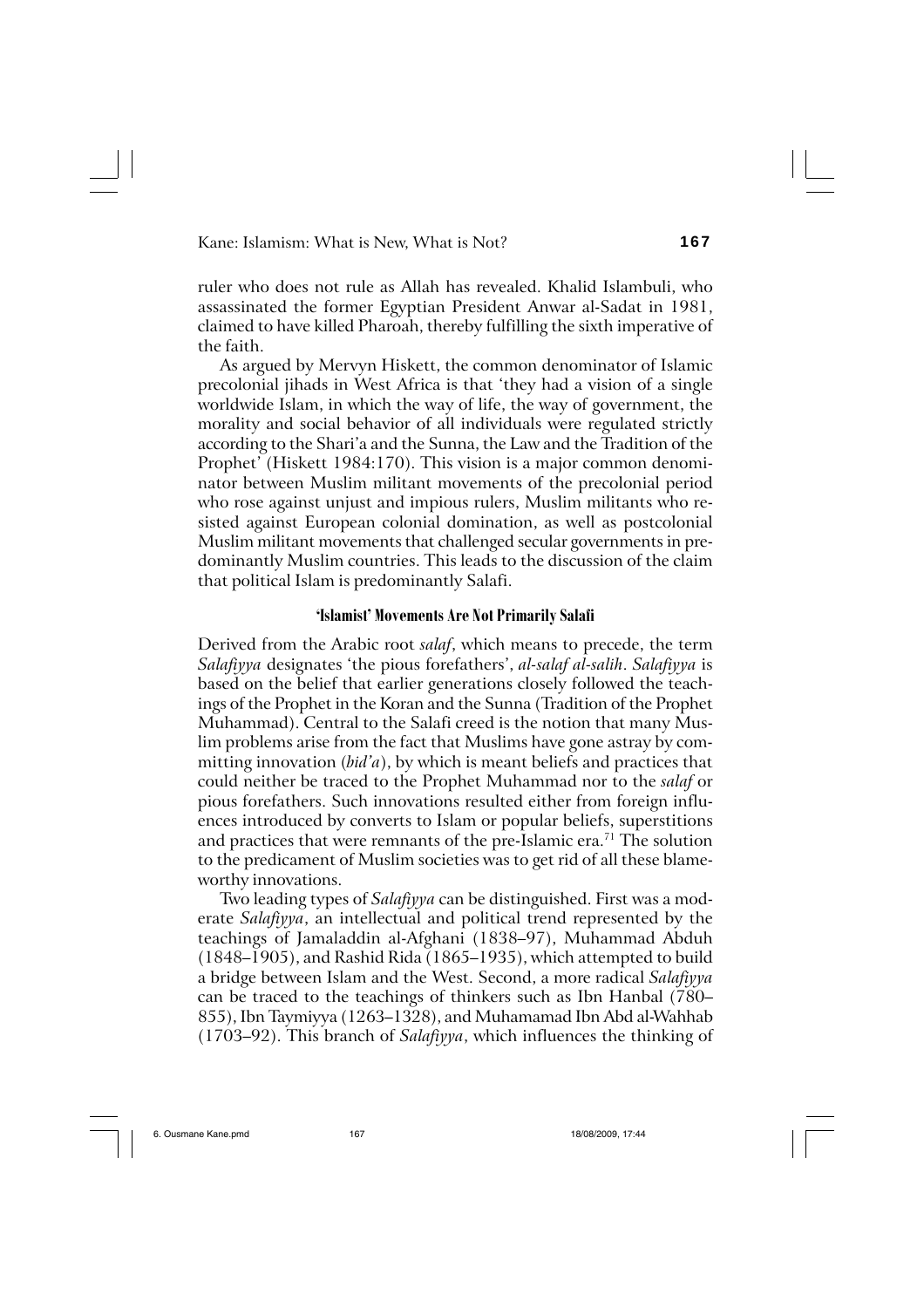such modern groups as the Wahhabi or the Taliban, tends to have a very rigid and literal interpretation of the Koran. Although there is some overlap between these radical Salafists and political Islam, by no means are all 'Islamists' Salafi. I contend that what has made the argument equating Salafism and 'Islamism' gain so much currency is the perception of Wahhabi-minded groups as a threat.

The increasing wealth of the conservative Persian Gulf nations and the commitment to supporting the spread of Wahhabism motivated many Saudi charities and NGOs, with the blessing of the Saudi state, to fund groups committed to proselytizing. During the Cold War, the US Central Intelligence Agency and the Pakistani secret services infiltrated these Islamic organizations to recruit jihadists to fight against the Soviet Union in Afghanistan. Although most of these jihadists were devout Muslims and anti-imperialists, who were convinced they were fighting for a just cause, they were nevertheless on the side of the US and its allies during the Cold War. Subsequently, some fought in Chechnya and Algeria. After the end of the Cold War, jihadists targeted Western interests as well as their own government. Their activities attracted the attention of the Western media, the general public and numerous scholars.

Gilles Kepel (2000), for instance, painstakingly analyzes the context of the rise of political Islam in the Muslim world in the 1970s. Drawing evidence from North Africa to Egypt, Turkey, South and South-East Asia, Kepel situates the rise of Islamism within the context of the decline of Arab nationalism and the rise of Saudi Arabia to prominence. To make sense of Islamism, he surveys the role of immigration, pilgrimage from different parts of the Muslim world to the Gulf, the rise of the Islamic banking system and the proliferation of Saudi charities. In the final analysis, however, Kepel lays considerable emphasis on the role of Saudi Arabia in the rise of the new Islamic radicalism. After the oil boom, argues Kepel, inexhaustible funds were now available to promote the *da'wa* or call to Islam, through Wahhabite preaching' (Kepel 2000:72).

While the diffusion of Saudi oil wealth has no doubt played a role in the expansion of political Islam, its importance has been largely exaggerated. The argument equating 'Islamism' to Salafism and tracing it to the diffusion of Saudi generosity is flawed for at least three reasons.

First, it assumes that Saudi funding went primarily to Wahhabi-oriented groups. Some pro-Wahhabi groups did get financial support from Saudi religious authorities, but they did not enjoy a monopoly of Saudi funding. Prominent Muslim leaders throughout the Muslim world ben-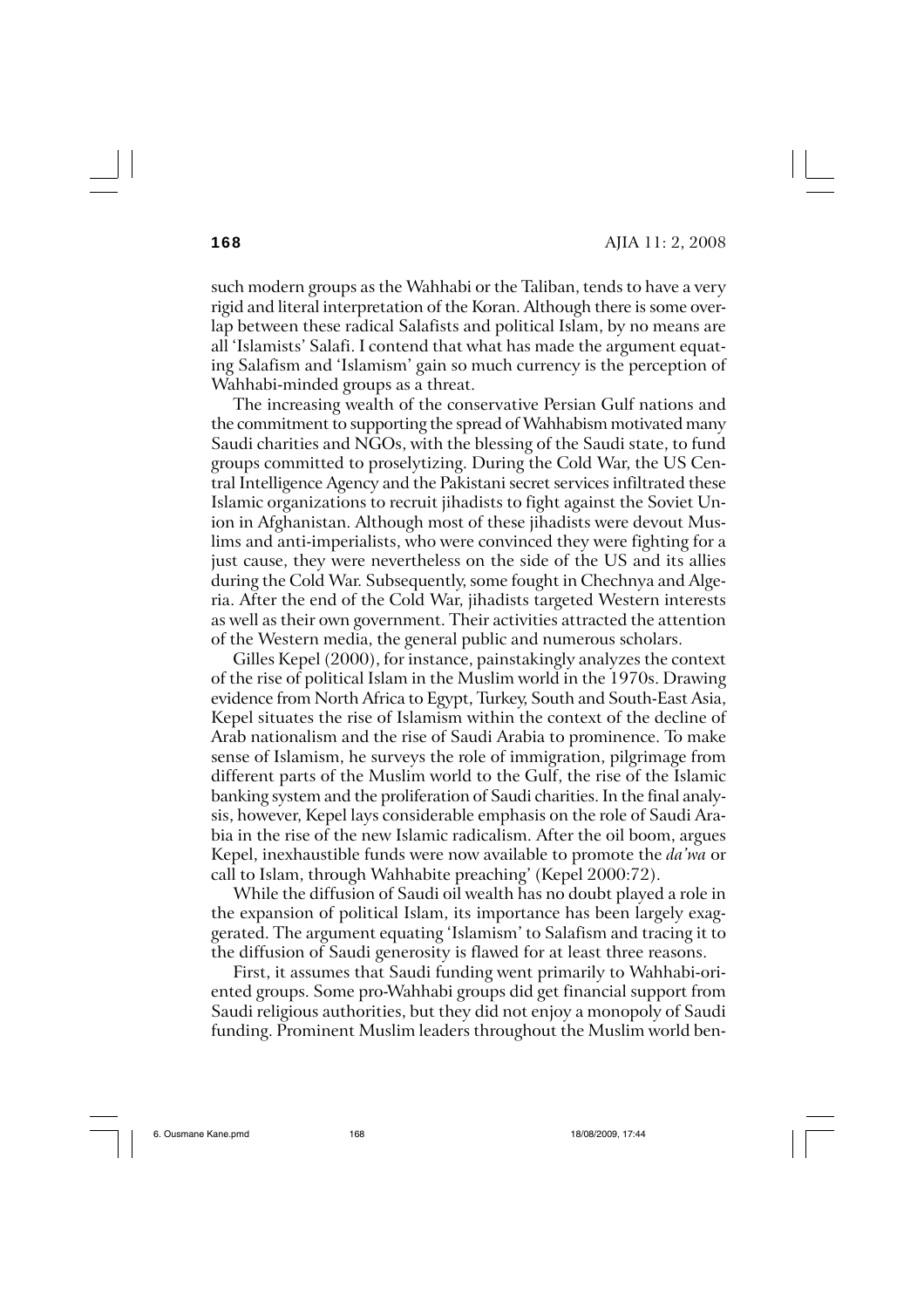efited from Saudi largesse. Saudi Pan-Islamist policy can be traced to the 1960s during King Faysal's rule. Although committed to a certain extent to spread Wahhabism globally, Pan-Islamism also aimed to curtail the influence of Nasser's nationalist Pan-Arabism, which conservative monarchies perceived as a threat. Within that framework, Saudi Pan-Islamism searched for a broader legitimacy than Wahhabi-minded groups could provide. It targeted prominent Muslim groups throughout the Muslim world, and not only Wahhabi-minded groups. Some of the founding members of the Muslim World League, which is the instrument par excellence of Saudi Pan-Islamism, were not Wahhabi at all. For example, take the Sufi Shaykh Ibrahim Niasse from Senegal (1900– 75), a towering figure in the history of West African Islam in the twentieth century (Seeseman 2004:v) and who in the early 1960s was a founding member and Vice-President of the MWL (Schultze 1990:192).

Second, no matter how generous, Saudi Arabian NGOs have not been able to fund all Wahhabi-minded groups in the Muslim world. Most of them, I would argue, did not receive significant funds from Saudi Arabia for proselytization purposes. Rather, they raised their funds locally. This was certainly true of the Society for the Removal of Heresy and Reinstatement of Tradition, which is the largest single Muslim reform organization in Sub-Saharan Africa (Kane 2003; Loimeir 1997).

Third, many Wahhabi groups in Nigeria, Mali, Senegal and elsewhere emphasized the reform of religious practices but abstained from challenging ruling elites in their countries and did not seek to capture political power.

The literature arguing that Salafism is a fundamental feature of political Islam tends to distinguish Sufi orders from 'Islamists' for at least four reasons:

- the orders are viewed as syncretic whereas so-called 'Islamist' movements emphasize the return to the fundamental sources of Islam, namely the Koran and Sunna;
- the orders are construed as conservative and pro-status quo whereas so-called Islamist movements are construed as subversive (Kepel 2000:48–50);
- the orders are said to appeal primarily to illiterate people whereas 'Islamists' are said to be the product of modern or Westernized education (Kepel 2000);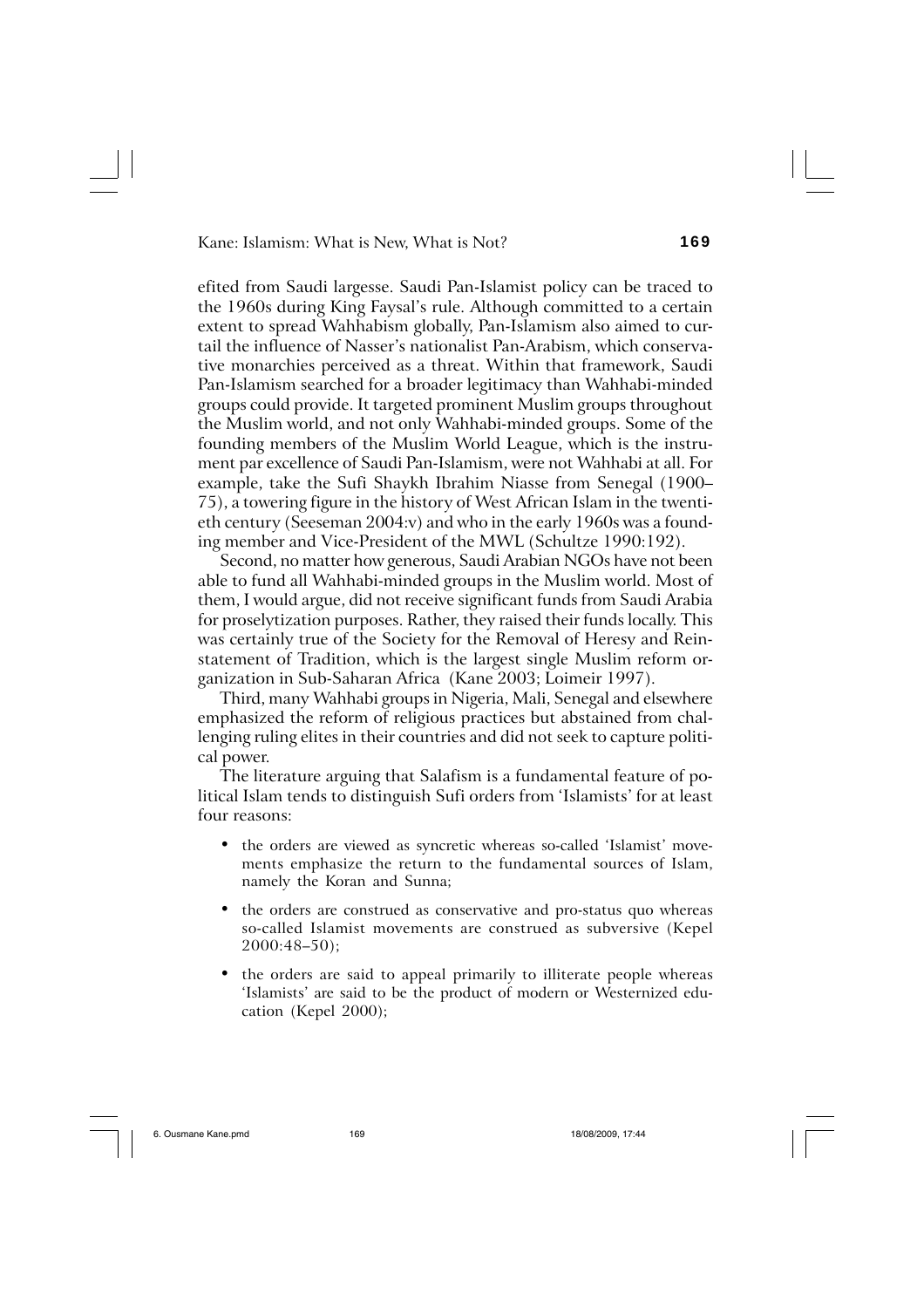• the orders are believed to recruit largely among so-called traditional peoples (in rural or 'tribal' areas) whereas so-called Islamist constituencies are urban and modern (Kepel 2000).

This dichotomous construction has gained wide currency thanks to the writings of influential anthropologists of Muslim societies, notably Clifford Geertz and Ernest Gellner (see Geertz 1968; Gellner 1969, 1981). Both scholars tend to present these two forms of Islam as polar opposites. In reality, there is a great deal of diversity among the Sufi orders. The popular Sufism presented as an archetype by Geertz and Gellner is only one variant of Sufism. In eighteenth- and nineteenthcentury Africa, at least three expressions of Sufi Islam could be found (Brenner 1987:81).

The highly individualized variant is the first and oldest expression of Sufism. Its adepts focused on devotional and spiritual practices and did not employ the orders as a basis for social or political action (Brenner 1987:82). Pre-nineteenth century Mauritanian and other West African orders are cases in point (Brenner 1987:82; Salih 1992:103–24). The second type of Sufi orders conceived of themselves as a corporate group, but were loosely structured and above all subsumed within other communal structures such as the family, tribe, ethnic group, etc. (Brenner 1987). A third category comprises highly structured and politically active Sufi groups (Brenner 1987). These new orders developed during the eighteenth and nineteenth centuries and provided the inspiration for reform and state-building movements that swept across 'Sudanic' Africa. They were centralized; their leaders as well as many rank and file members were highly educated; they also recruited massively and operated autonomous agricultural organizations independent of royal courts; Finally, they were active in protest movements. Therefore, they blurred the boundaries between mystical, legal and political Islam. Their emergence was part of an effort of revival and reform that reached its climax during the second half of the eighteenth and the beginning of the nineteenth century (Rahman:2000; Esposito 1984:30–57; Voll:1994:24–83). As Bradford Martin rightly argues:

… dedication to mysticism in no way hindered many of them from being practical leaders of causes quite as much as being mystics or intellectuals, and that most of them had expressed ideas in writing. Also, most of them were very much in the contemporary intellectual mainstream, they rejected blind imitation of what earlier thinkers had done. They very often showed their great intellectual

6. Ousmane Kane.pmd 170 18/08/2009, 17:44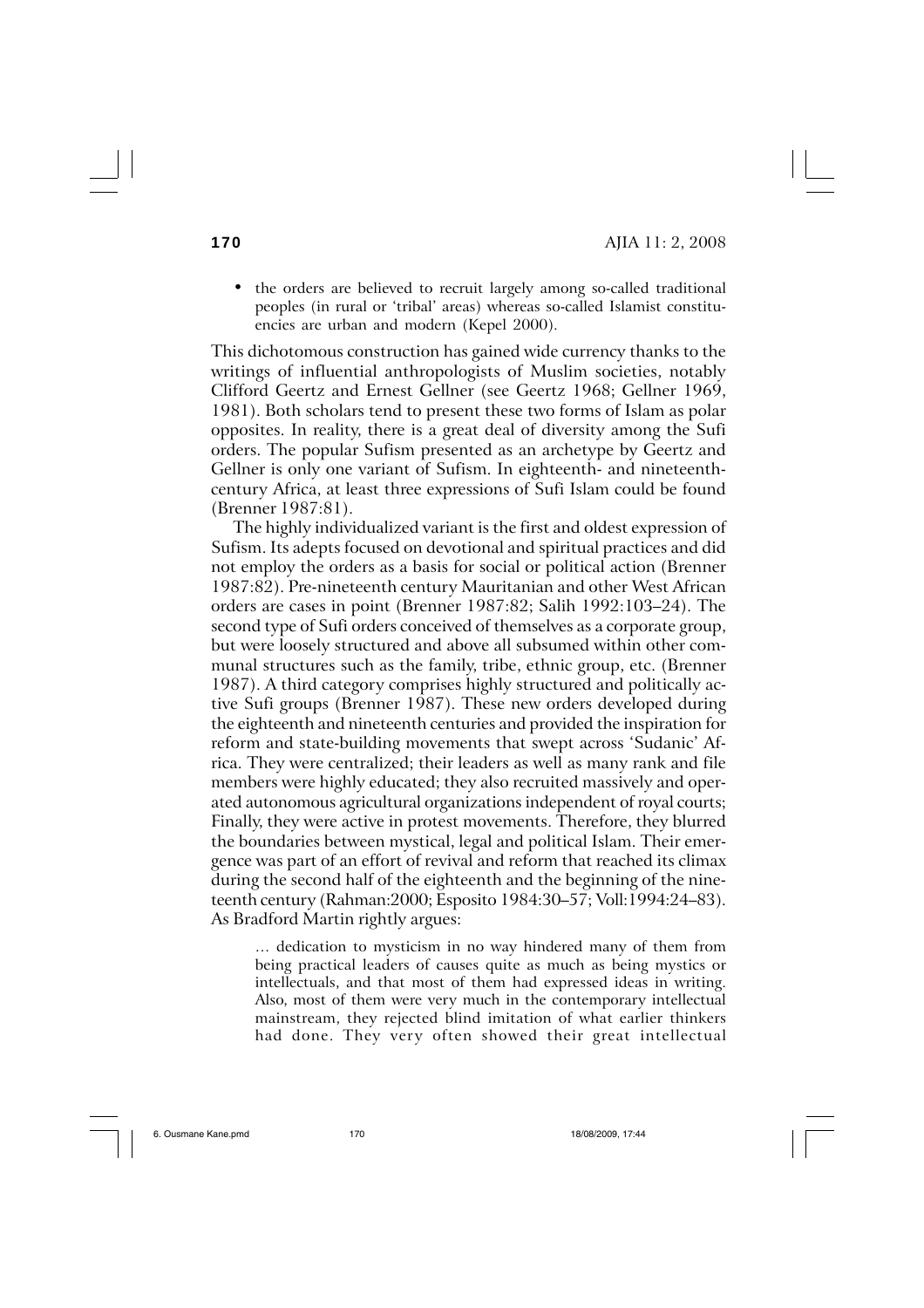independence over such matters as *hijra* ('removal', 'withdrawal'), particularly in the face of a colonial takeover by some alien power, and expressly opted for a form of juridical freedom (*ijtihad*) when it was appropriate (Martin 2003:ix).

The eighteenth- and nineteenth-century movements of revival and reform in Islam took place as the dying Ottoman Empire, last rampart of past Muslim glory, was undertaking radical reforms to halt its own decline, including the adoption of three constitutions known as Tanzimat. These measures fell short of curing the Sick Man of Europe, as Turkey was named by Western chancelleries engrossed in debate about the fate of the empire. The preoccupation with reform was certainly not limited to official circles of the Ottoman Empire as many Muslim intellectuals and activists believed that something ought to be done. As Albert Hourani has documented so well in his seminal work on Arabic thought (Hourani 1983), some Muslims strove to bridge the growing divide between Islam and the West (the moderate Salafis), while others submitted that the return to the model of the Prophet was the only solution (the radical *Salafis*).

Sufi orders were also part of this general effort of revival and reform. They envisioned reform as the combination of devotional Sufi spiritual exercises based on individual and collective recitation of litanies aimed at purifying their soul; the study of the *Sunna* (tradition of the Prophet Muhammad), which should serve as a model for all believers; and the waging of the jihad of the mouth (*jihad al-qawl*) to spread the right faith, and when it fails, the resort to the jihad of the sword to topple 'unjust' rulers and establish the rule of God.

The organizational structures of these centralized orders differed. The Tijaniyya, a widespread Sufi order in contemporary Africa, was organized as follows: at the summit of the hierarchy, was the supreme shaykh. This position was occupied by Ahmad al-Tijani of North Africa during his lifetime, and his heir after his death. Before his death, the supreme shaykh usually appoints a successor, often his oldest son, but sometime a trusted lieutenant. He also appoints first-class deputies known as *khalifa* (pl. *khulafa*) to represent the order in other regions or countries. *Khulafa* are awarded the *itlaq* (authorization to initiate disciples, transmit esoteric knowledge and even to deliver supreme *ijaza*). The appointed representative of the Tijaniyya in Black Africa, Al-Hajj Umar Tall (1797– 1864) of West Africa, is a case in point. A rank lower is that of secondclass deputies (*muqaddam*), who are only allowed to initiate a limited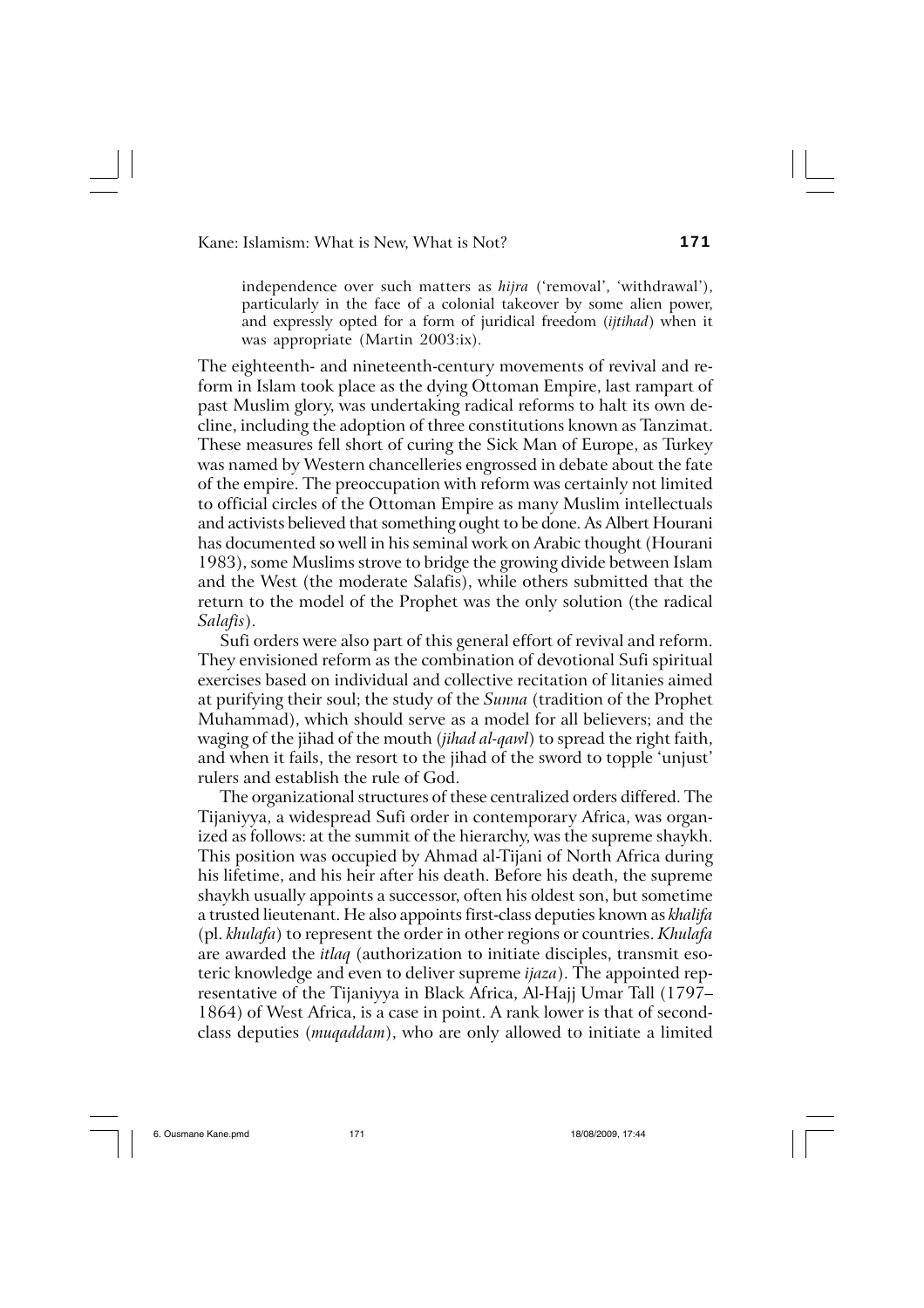number of aspirants to the order. Finally, aspirants receive initiation and are allowed to recite basic rituals but do not enjoy the privilege to initiate or transmit knowledge. Deserving aspirants could, of course, rise in this ladder to the rank of *muqaddam* of *khalifa*.

This hierarchical structure of the orders allowed for geographical decentralization of authority. Deputies would pay allegiance to the supreme shaykh, but enjoy considerable autonomy in dealing with their own constituencies. Most of these orders emphasized the study of the Hadith (sayings of the Prophet Muhammad) and the necessity to transcend the narrow jurisprudence of the four legal Sunni schools of law through a resort to *ijitihad* or attempt to find a solution to the social and political problems of the day (Brenner 1987:82).

Usman Dan Fodio wrote on Islamic mysticism (*tasawwuf*), political activism (issues related to the jihad), theology and jurisprudence (Martin 2003:23–4). His writings were influenced by the teachings of his master, Jibril b. Umar, a radical Tuareg teacher from Agades (Martin 2003), but his indignation towards the exploitation of the masses by Habe rulers shaped the course of his life as reformer and state-builder. The spearheads of the jihad in early nineteenth-century Hausaland, although not Wahhabi, had an agenda of reform. They mastered the Islamic jurisprudence and preached its rigorous implementation. They also anathemized 'venal' scholars who manufactured talismans for, or worked in the court of kings (Bradford 2003:28). In general, these so-called venal scholars did not see as contradictory the combination of Islamic and local African thaumaturgy. As Africans of different faiths believed in the efficiency of local talismanic sciences that combined Islamic and African magical knowledge, both Muslim and non-Muslims cooperated (Brenner 2000), finding magical solutions to the hardships encountered in their daily lives, caused by disease, climatic phenomena such as drought, hunger and the general insecurity related to slave-raiding. Unlike the Wahhabi whose Salafism entailed the rejection of Sufism, West African Sufi reformers believed that Sufism was the highest expression of Islamic 'orthodoxy' and criticized syncretism.

The ideal types (rural/urban, literate/illiterate, conservative/subversive, syncretic/Salafi*)* that serve to contrast Sufi and 'Islamists' do not withstand careful historical scrutiny. The Sufi milieu is well known for its diversity and complexity. If Salafi movements are essentially urbanbased and appeal to literate strata, Sufi orders recruited across the geographical and social spectrum. If 'Islamists' tend to be subversive, they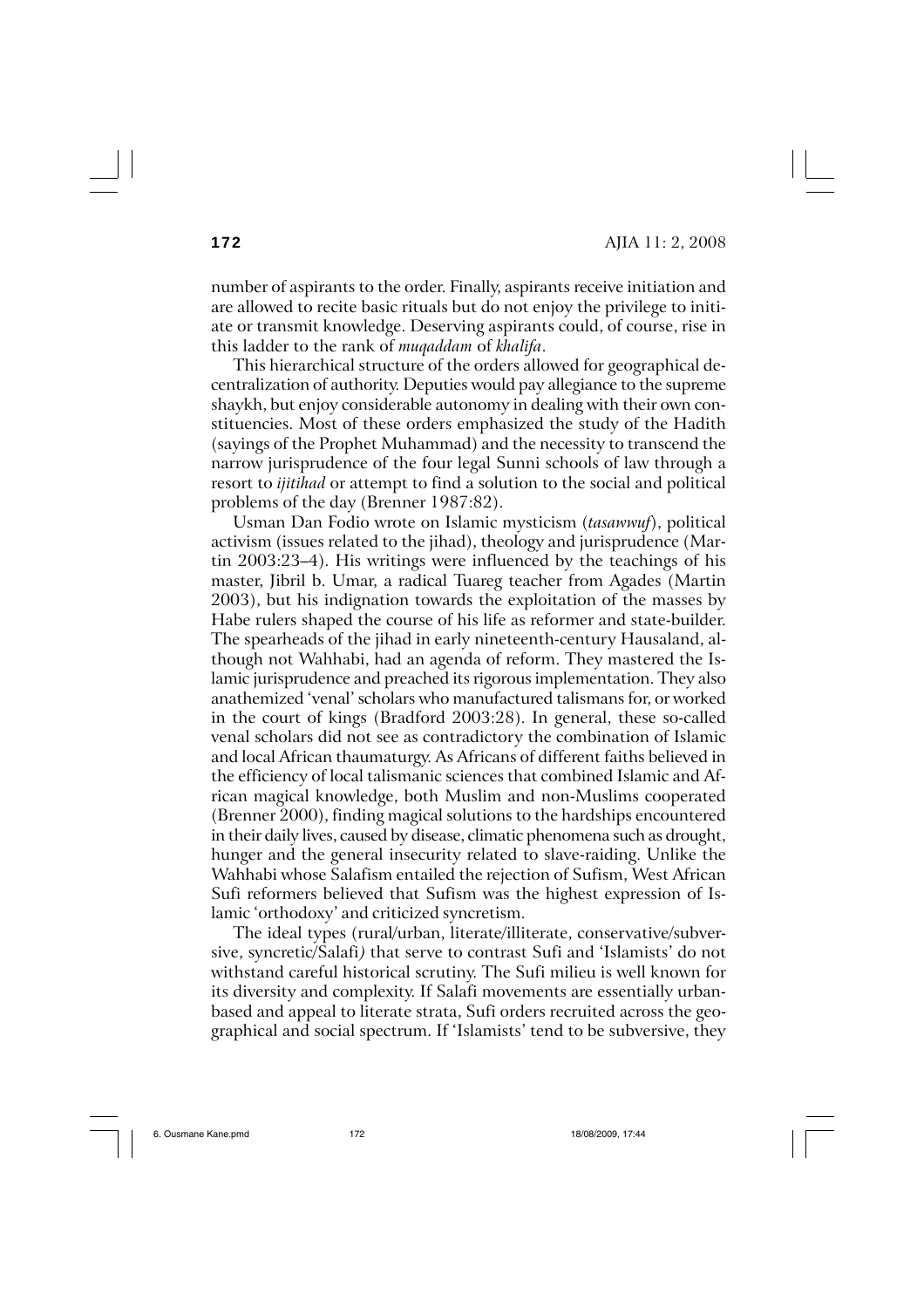do not have the monopoly of this political orientation because some Sufi organizations have attempted to capture political power by force. Moreover, the propensity towards subversion or conservatism is inherent neither in Sufi orders nor among 'Islamists', but rather is contingent on the political circumstances in which they operate.

The point can be illustrated by the Tijaniyya Sufi order. In Algeria, the Tijaniyya allied with the French, not because of any inherent inclination towards collaboration but in order to counter two enemies. On one hand were the Ottoman Turks who defeated Tijani forces and publicly decapitated the leader of the Tijaniyya, Muhammad al-Kabir al-Tijani. The other enemy was Emir Abd al-Qadir al-Jaza'iri, a Qadiri who was supported by other rival Qadiri groups. The subsequent alliance of the Tijaniyya with the French during colonial rule served strategic purposes. The Algerian Salafi were very much part of the struggle for independence from colonial rule. It was no wonder that postcolonial official Algerian rhetoric demonized Tijaniyya shaykhs, labeling them colonial collaborators and accusing them of practicing a syncretic Islam.

In Sub-Saharan Africa, the spearhead of the same Tijaniyya, al-Hajj Umar, fought against French expansion in West Africa. So did his son and successor Ahmad al-Kabir. However, after the collapse of his empire, his grandson, Sa'id Nur Tall, became the closest ally to the French colonial rule of the entire Muslim establishment. Not only was he awarded the highest and most prestigious medals and distinctions of the French colonial state, but he was also appointed Khalif General for West Africa, in effect the highest Islamic authority in West Africa (Garcia 1997). In Mauritania, Sufi families were divided regarding the attitude to adopt towards the French colonizers. The Qadiriyya Fadiliyya is a case in point. Shaykh Saad Buh was an ardent supporter of French colonial rule whereas his brother Ma al-Aynayn vigorously opposed French expansion and fought with his troops against them (Ould Abdallah 1997). During colonial rule, some Sufi orders were part of the colonial establishment in West Africa while others maintained minimum contact with colonial rulers.

There is no doubt that Sufi groups appealed to the illiterate and those inclined to worship local saints, but they also provided networks of schools in which both esoteric and exoteric knowledge were offered. Most Sufi lodges (*zawiyas*) operated schools and provided Islamic knowledge to members in search of knowledge. They emphasized the study of Islamic law and like modern 'Islamists' they retain the right to *ijtihad*. The growth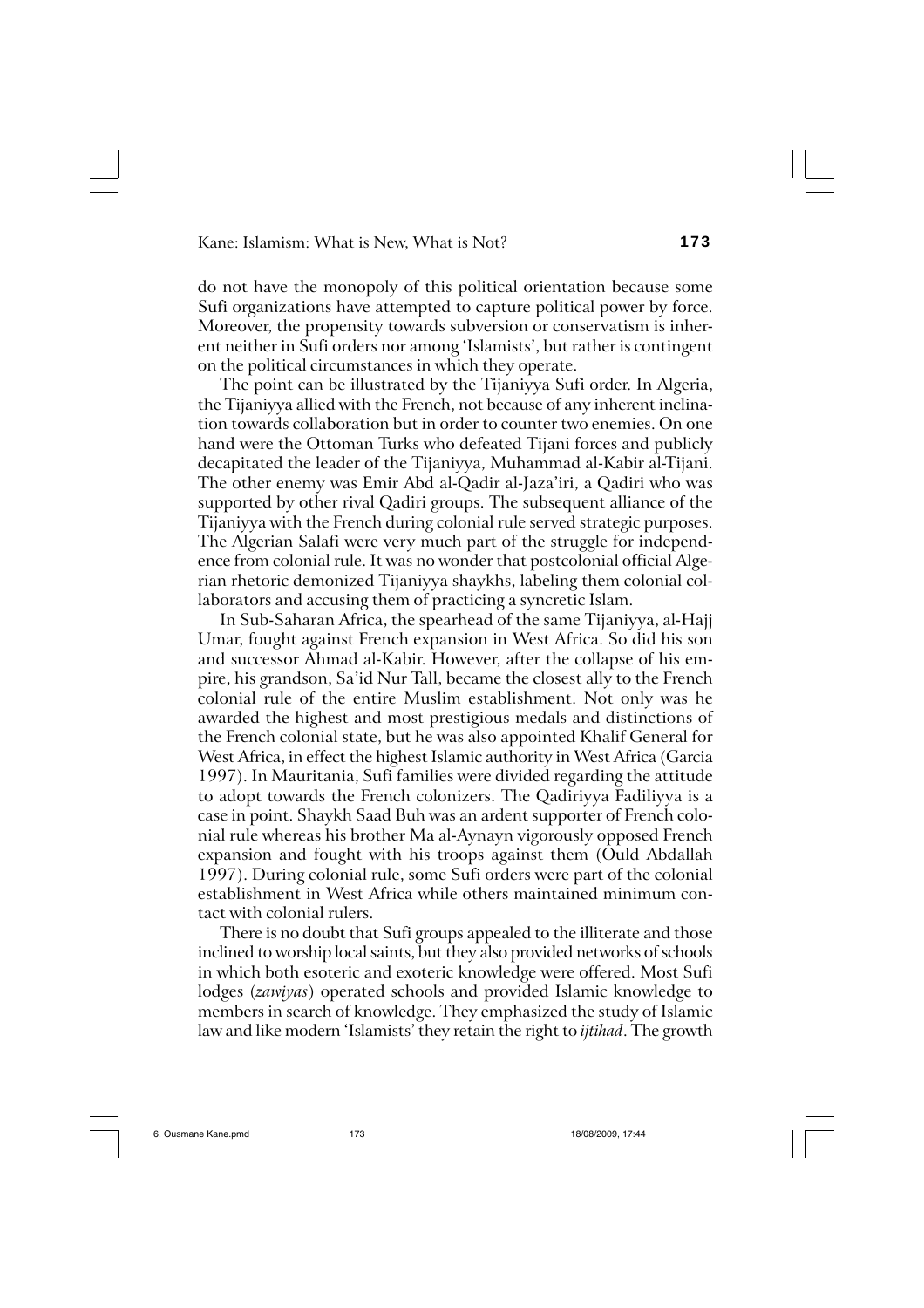of literacy was largely due to the efforts deployed by Sufi orders, particularly in the aftermaths of the eighteenth- and nineteenth-century jihads. As revealed in the manuscript heritage of West Africa, Sufi shaykhs produced a literature in Arabic, Fulfulde, Hausa, Kanembu, Wolof and other African languages with the Arabic script. This literature includes devotional poems praising the Prophet in the tradition of Sufism, legal opinions (*fatwa*), and political writings (Bobboyi 2008). Usually in the form of poems condemning the arbitrary and exploitative rule of the precolonial Hausa kings of northern Nigeria, this literature served to mobilize a community of the Faithful longing for the overthrow of Hausa rulers and establishing a just society (Bobboyi 2008).

As rightly argued by Mervyn Hiskett (Hiskett 1984:242) the West African jihads of the eighteenth and nineteenth centuries were not only political, but also intellectual revolutions. The emergence of an Islamic clergy provided the sociological foundations for these revolutions. For the first time in West African history, Muslim clerics, hitherto a tolerated minority, overthrew many rulers, many of whom were illiterate, and replaced them. Therefore, some Sufi orders were undoubtedly politically active and stood against Western imperialism in the nineteenth and early twentieth centuries. But a question that requires an answer is whether Sufi groups have contributed to the recent Islamic revival. To answer this question, I will address the Islamic revival in Senegal and Nigeria.

The Senegalese *Da'irat al-mustarshidin wa 'l-mustarshidat* (Circle of men and women seeking guidance) is one of the largest 'Islamist' movements in West Africa (Samson 2005). It claims half a million members, based mostly in Senegal with branches in neighboring West African countries, Europe and the USA. Although this claim has not been independently confirmed, the Mustarshidin movement remains the largest neo-Sufi movement in Senegal. It was founded by Cheikh Tidiane Sy and his son Moustapha Sy, both members of a major Senegalese Tijani lineage. They have at times supported the former ruling party of Senegal (*Parti socialiste sénégalais*), and at other times led movements of protest against it. During the campaign for the Senegalese presidential elections of 1993, the Mustarshidin mobilized the youth to protest against the ruling party and constituted the most serious religious and political opposition to face the ruling party since Senegal became independent in 1960 (Kane and Villallon 1998).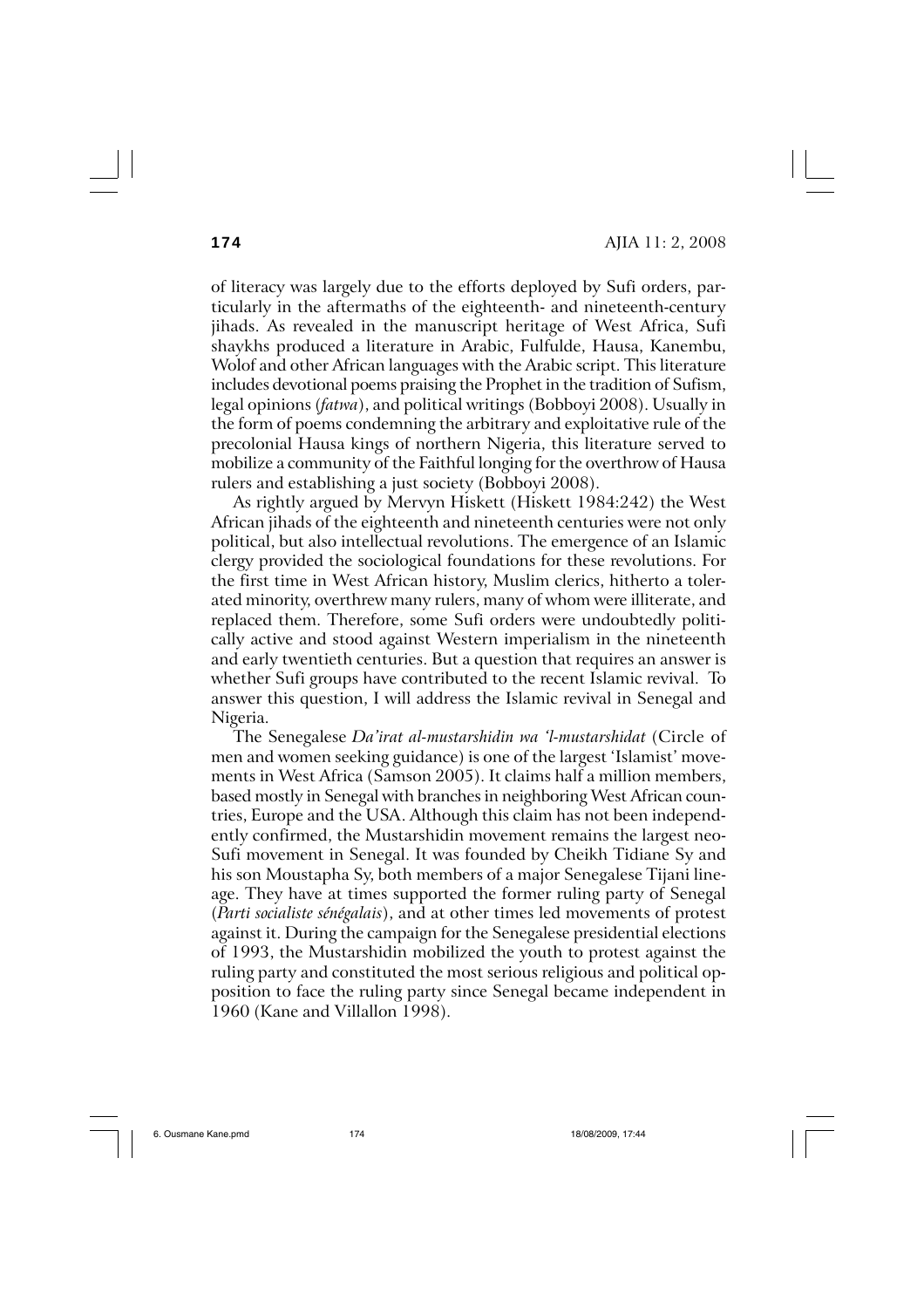Northern Nigeria is another case where 'Islamism' is not predominantly Salafi. After Nigerian independence in 1960, Nigerian Muslims adopted a largely secular criminal code. They also accepted the idea of a federation in which no religion would be a state religion. Only a small minority of Muslim students spoke out against the secular state and advocated throughout the 1980s and much of the 1990s that Nigeria should become an Islamic state. In 1999, the governor of the tiny northern state of Zamfara re-enacted Islamic criminal law. Subsequently, Muslims of all persuasions, including members of Sufi orders, in all other predominantly Islamized states of northern Nigeria voiced demands for the reintroduction of Islamic criminal law. As a result of popular pressure, eleven of the northern states of the Nigerian federation introduced some form of Islamic law in their criminal legislation. Thus, no particular doctrinal persuasion has been more prone than others to political mobilization. Rather, it is the specific political contexts of struggle for influence and resources, which determine the political agenda of Muslim groups. This leads to the discussion of the perception of 'Islamism' as violent and irrational.

### **'Islamist'** *Movements Are Not Inherently Violent*

From the late 1970s, a number of events in the Middle East contributed towards a growing fear about political Islam, and indeed about Islam in general in the West. Starting with the summary execution of members of the establishment of the former regime without due process of justice to the imposition of the veil on women, these excesses culminated with the storming on 4 October 1979 of the American embassy in Tehran by Iranian Muslim militants, who held 70 Americans captive for fifteen months. The kidnapping of Western hostages in Lebanon by the pro-Iranian Shiite group Hizbullah and the killing of almost a hundred Western tourists in Egypt between 1990 and 1995 did nothing to alleviate the fears inspired by some militant Muslim groups. In the 1990s, 'Islamists' became an even bigger threat. In 1993, a group of 'Islamists' attempted to bomb the World Trade Center in New York, causing minimum casualties as compared to what would happen on 11 September. In the interim, Usama Bin Laden, a former American ally in the war against the Soviets in Afghanistan, declared a war against America. His followers, known as operatives of al-Qa'ida, attacked the US embassies in Dar es Salaam and Nairobi in 1998, bombed the destroyer *USS Cole* in October 2000, and finally carried out the destruction of the World Trade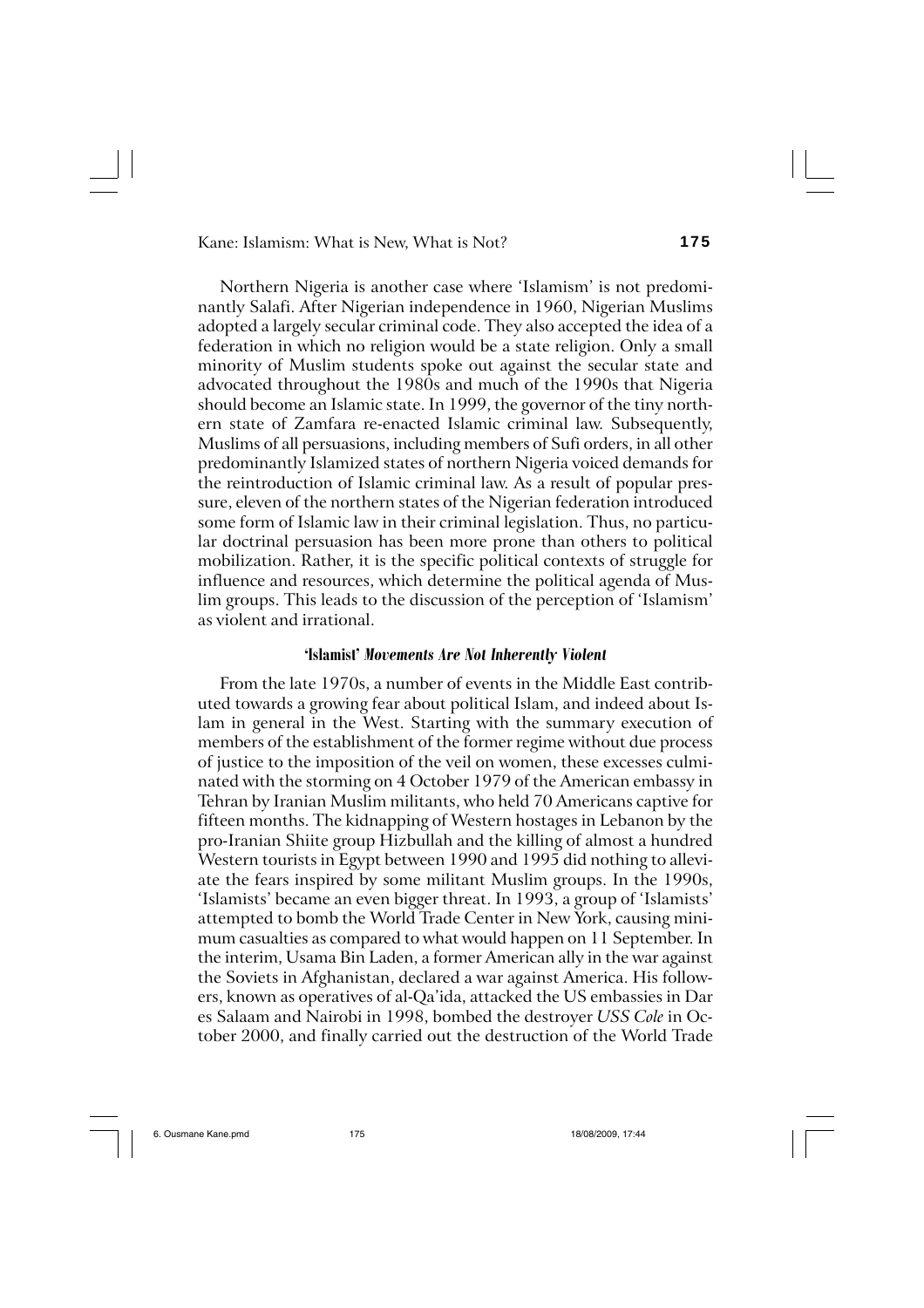Center on 9/11. These events were certainly the most audacious and devastating in the history of modern terrorism. To these developments, one must add the adoption of suicide-bombing tactics by Palestinians fighting against the Israeli occupation of Palestine. The media coverage of these events has provided many of the ingredients for equating 'Islamism' (and sometimes Islam in its entirety) with bigotry, violence and terrorism.

There are two main schools of thought that have attempted to make sense of the violence with which 'Islamist' movements are associated. For want of better terms I will call them respectively the culturalist and 'political talk' schools for lack of better terms.<sup>8</sup>

This classification is based on my personal interpretation and does not necessarily reflect the self-identification of the scholars whose views I discuss in this section.

Inspired by Weberian analysis along the lines of *The Protestant Ethic and the Spirit of Capitalism*, the culturalist school of thought is based on the assumption that culture shapes the behavior of individuals. It argues that socio-economic factors are not determinant in understanding the violent nature of al-Qa'ida and other jihadist organizations. It is rather the extremely intolerant Wahhabi doctrine that incites people to murder and violence (Gold 2003; Schwarz 2000). A more sophisticated variant of what I call the 'culturalist' school distinguishes between tangible and intangible incentives to join radical Islamist movements. Without dismissing the importance of tangible material benefits, this line of interpretation argues that: 'movement ideologies offer strategies for fulfilling duties and maximizing the prospects of salvation on judgment day' (Wiktorowicz and Kaltenhalter 2006:295). And: 'Indoctrinated individuals viewed activism or even risk itself as a means to achieve salvation and entrance into Paradise. Guided by the movement ideology, participants viewed suffering and effort as a testament to the certitude of belief (assurance that they would achieve the spiritual payoffs). From this perspective, the strategy of high cost/risk is strategically rational' (Wiktorowicz and Kaltenhalter 2006:302).

The second school of thought, which emphasizes political talk, is informed by the assumption that what is at stake is not religion or culture, but grievances rooted in the deployment of imperial power (Mamdani 2004) and that the objective of terrorist groups is to force these powers to withdraw their military troops from a specific region (Pape 2005). According to Mamdani (2004:253–4), Bin Laden is not a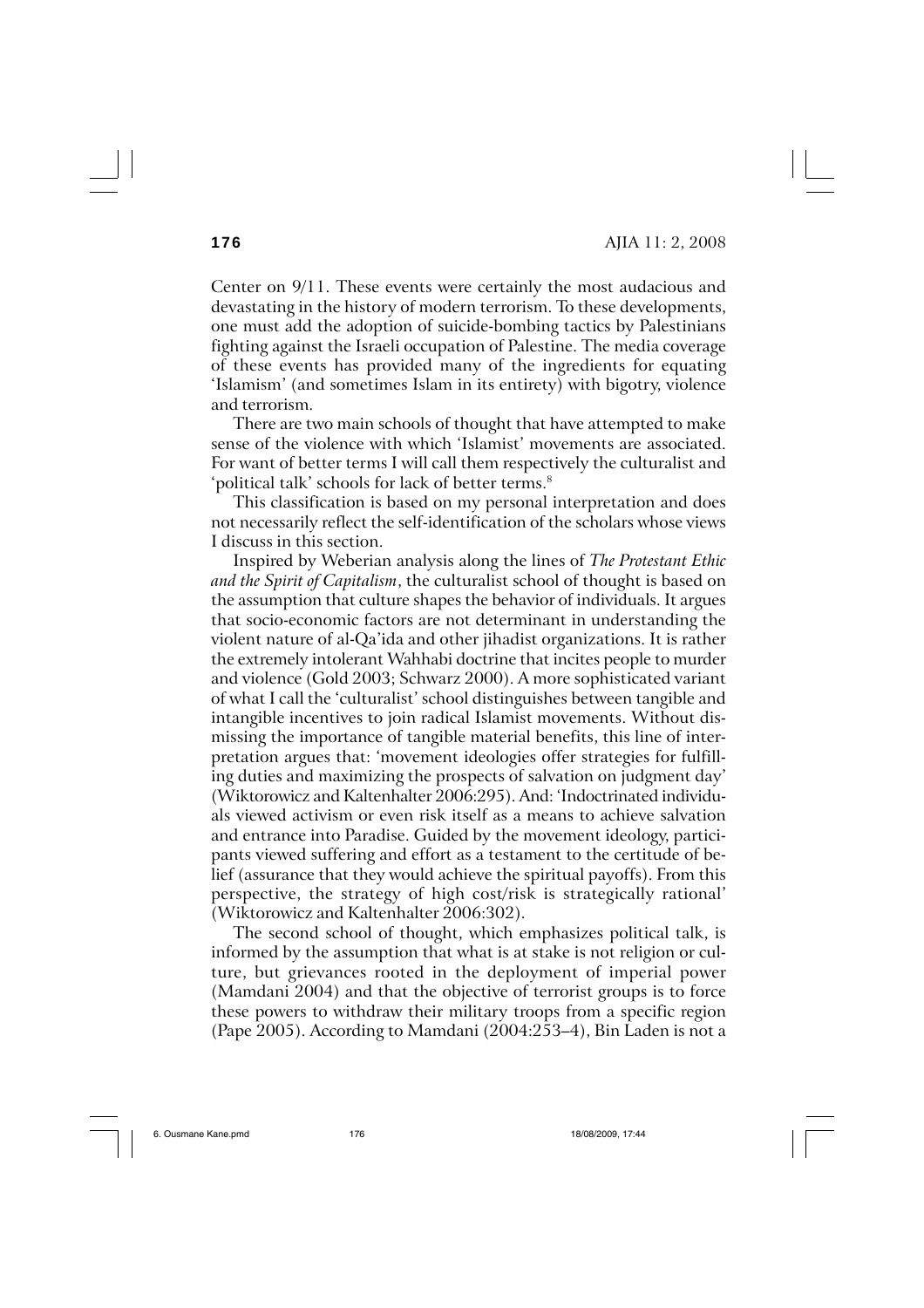theologian, but a politician, and nobody follows him for religious reasons (Mamdani 2004:253–4). The most important political motivation is their opposition to US imperialist policies in the Middle East, its unflinching support to the State of Israel and the violation of international law by both the US and Israel.

However, both lines of arguments tell only one part of the story. The Wahhabi doctrine has been elaborated over two centuries. During the 1950s, 1960s and 1970s, many people of Wahhabi inspiration spent their lives without ever being involved in acts of terror, either in Saudi Arabia or elsewhere. Until now, the majority of the people who claim to be Wahhabi have never resorted to violence. Therefore, the culturalist explanation is weak.

Typically inspired by secularization theory, the second explanation also poses a problem, as it overlooks the fact that religion and politics are not easy to separate if we want to understand Islamic politics. Religion, I argue, is an integral part of politics. Believers would typically pursue two goals in their lives: on the one hand, they participate in politics, defined as 'who gets 'what, when and how', and on the other hand, they strive to do what pleases God to gain salvation in the Hereafter. These two goals are inextricably interwoven.

Contemporary Saudi politics demonstrates that power needs religious legitimation as much as resistance does. Given that most al-Qa'ida operatives are Saudi, I will illustrate my points with the discussion of Saudi Islamic politics. The political and epistemological foundations of modern Saudi Arabia is based on an alliance between two individuals Ibn Sa'ud (d. 1765) and Muhammad b. Abd al-Wahhab (d. 1792), and subsequently between their descendants, al-Saud and al-Shaykh. The alliance between these two families not only entailed power-sharing agreements, but also intermarriages between these families. The class of Muslim clerics dominated by the al-Shaykh has been consulted in the most important decisions taken by the Saudi authorities (El-Tahri 2005). When, in the early 1930s, King Abd al-Aziz b. Sa'ud, the founder of the modern Saudi Kingdom, introduced technological innovations such as railways, cars and motorcycles in an effort to modernize the country, he faced strong opposition from the Ikhwan, the spiritual sons of the Wahhabiyya. The Ikhwan perceived new technology as an innovation contrary to the teachings of the Prophet Muhammad. King Abd al-Aziz turned to the *ulama* to seek legitimacy. The latter issued legal advice allowing the use of technology to serve the purpose of nation-building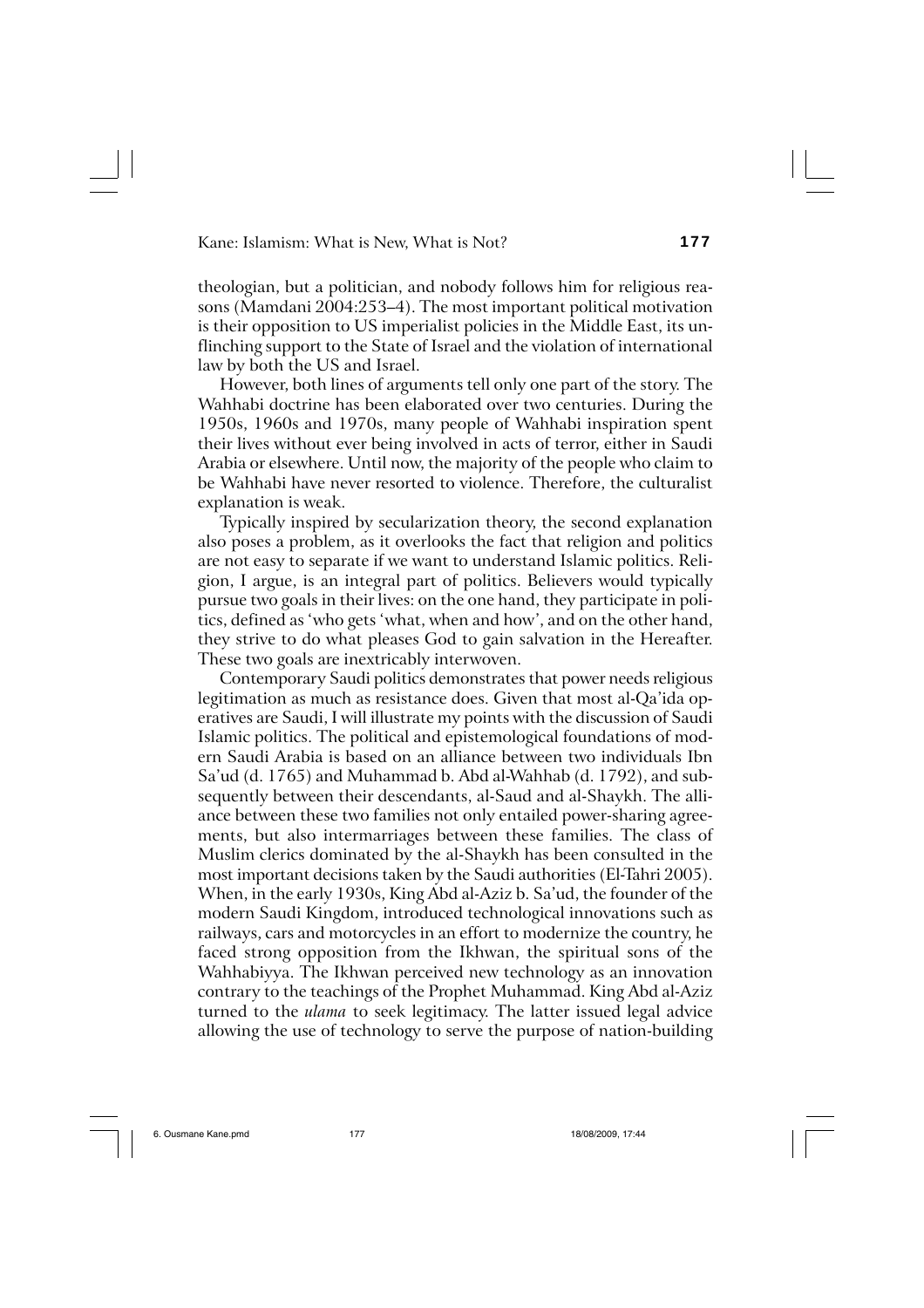and to legitimize the crackdown on all those who opposed it, and hence the suppression of the Ikhwan (El-Tahri 2005). When Abd al-Aziz Ibn Saud needed resources to modernize his country and wanted to cut deals with Americans for oil exploration, he had to convince the *ulama* that there was nothing wrong in collaborating with non-Muslims as the Prophet Muhammad collaborated with Jews and Christians when he relocated to Medina (El-Tahri 2005). When King Saud, who succeeded King Abd al-Aziz, turned out to be incapable of governing, the ruling Saudi family concluded that deposing him was the only way out. They turned to the *ulama*, who issued a legal *fatwa* allowing them to depose King Saud. He was then exiled to Greece where he later died. In the late 1970s, when a group of extremists Saudis took over the Holy Mosque of Mecca and their leader claimed to be the awaited Mahdi, the Saudi regime had to seek legal advice again from the *ulama* before taking action. The latter declared that the insurgents were apostates. Only then did the Saudi troops with logistical help from the French attack the mosque and put down the revolt (El-Tahri 2005). When Saddam Hussein attacked Kuwait and upset the geopolitical balance of the Persian Gulf, the Saudi were not confident about the capacity of their troops to protect the kingdom. They turned once again to the *ulama*, who legitimized the coming of American troops to defend the country (El-Tahri 2005).

Similarly, opponents to power seek *fatwa* from some *ulama* to legitimize their opposition. Any attempt of analysis that separates political and religious factors would fail to accurately capture Muslim politics because the two are intimately interwoven. Suicide-bombers have received *fatwas* from *ulama* in support of the act of 'suicide'. When blowing themselves up, most of them (perhaps not all) are absolutely convinced that they are pleasing God. It is not suicide that they are committing (*intihar* in Arabic), but martyrdom that they are seeking (*istishhad* in Arabic).

However, to say that religion matters is neither a support for 'the clash of civilizations' argument, nor to argue that religious convictions can explain everything. As some of the preceding examples show, religious conservatism does not rule out collaborating with people from other religions or even with those without religion to promote strategic interests. The ideology of Wahhabi Islam did not prevent Saudi leaders from becoming the best collaborators of the US during the twentieth century since the strategic interests of the Saudi were at stake. Undoubtedly, religion is part of the political culture of 'Islamist' movements. Yet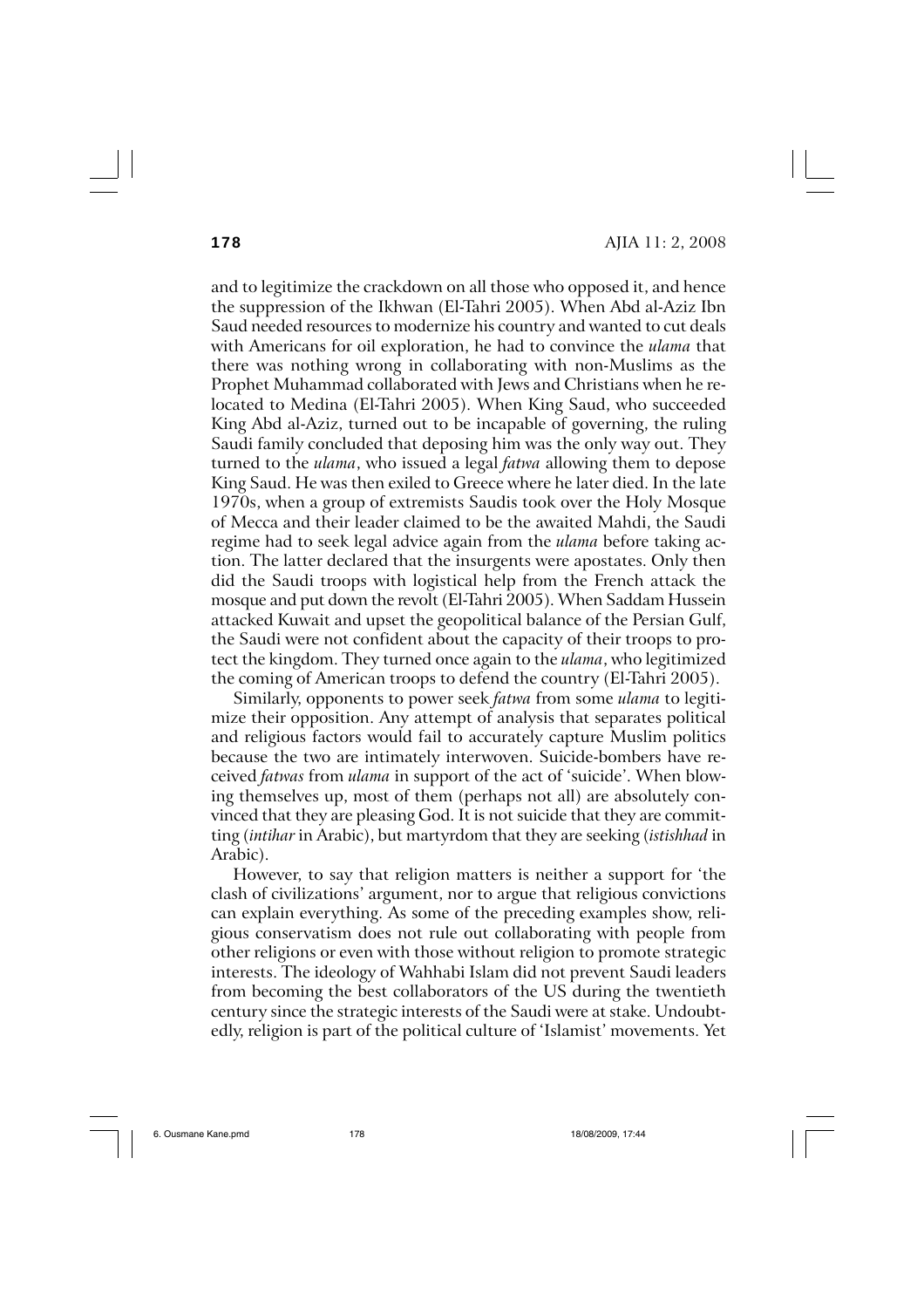the ideology of religious radicalism does not necessarily lead to strong political opposition movements without grievances. In this respect, 'Islamist' politics is not any different from non-Islamic politics. It is also often largely based on rational calculation and pragmatism.

I argue that 'Islamist' movements are not more likely than secular political organizations to resort to violence. If the political terrain is democratic enough to allow fair political participation, 'Islamist' movements are likely to be driven to moderation (Kalyvas 2000). Lisa Anderson has rightly argued that 'the absence of a reliable, transparent institutional framework for political opposition to work within not only hampers the routinization of opposition of all kinds but magnifies the profile and broadens the constituency of "rejectionists" or "disloyal" parties' (Anderson 1997:19). She further argued that: 'as a general rule, the closer the [Muslim militant] movements were to the prospects of sharing power, the more pragmatic they are' (Anderson 1997:26). Conversely, under regimes of despotism, which have been the rule not the exception in the Arab/Muslim world, 'Islamists' are likely to go underground. For example, the Egyptian Muslim Brothers, who are one of the first mass militant Islamic movements in the twentieth century, started as a branch of a Sufi order committed to promoting the faith. They initially did not have a goal of bringing down the Egyptian monarchy, but sought to promote an Islamic ideal for society. After the coup d'état of the Free Officers in 1952, the Muslim Brothers sided with the military and emphasized social work to recruit membership. Their goal was to moralize public life and to preach for an Islamic purity. However, the autocratic rule of President Gamal Abdul Nasser of Egypt criminalized all forms of dissent and caused the political alienation of the Muslim Brothers, driving the latter towards a political radicalization.

In Morocco and Jordan, a large segment of Muslim militants participate in electoral politics and are not involved in organized violence. In Turkey, 'Islamists' won the elections in 2003 and formed a government, which does not differ in any way from the governments of other secular countries. Although its leaders are devout Muslims in their private life, they remain committed to secularism. The Turkish 'Islamist' government (a secular ruling party with 'Islamist' roots as it is called by some) is much more committed to joining the European Union than to promoting pan-Islamism. It is presiding over a fundamental reform of Turkish laws and mores in order to prepare the country for membership in the EU. In the field of family law, it has recently repealed a law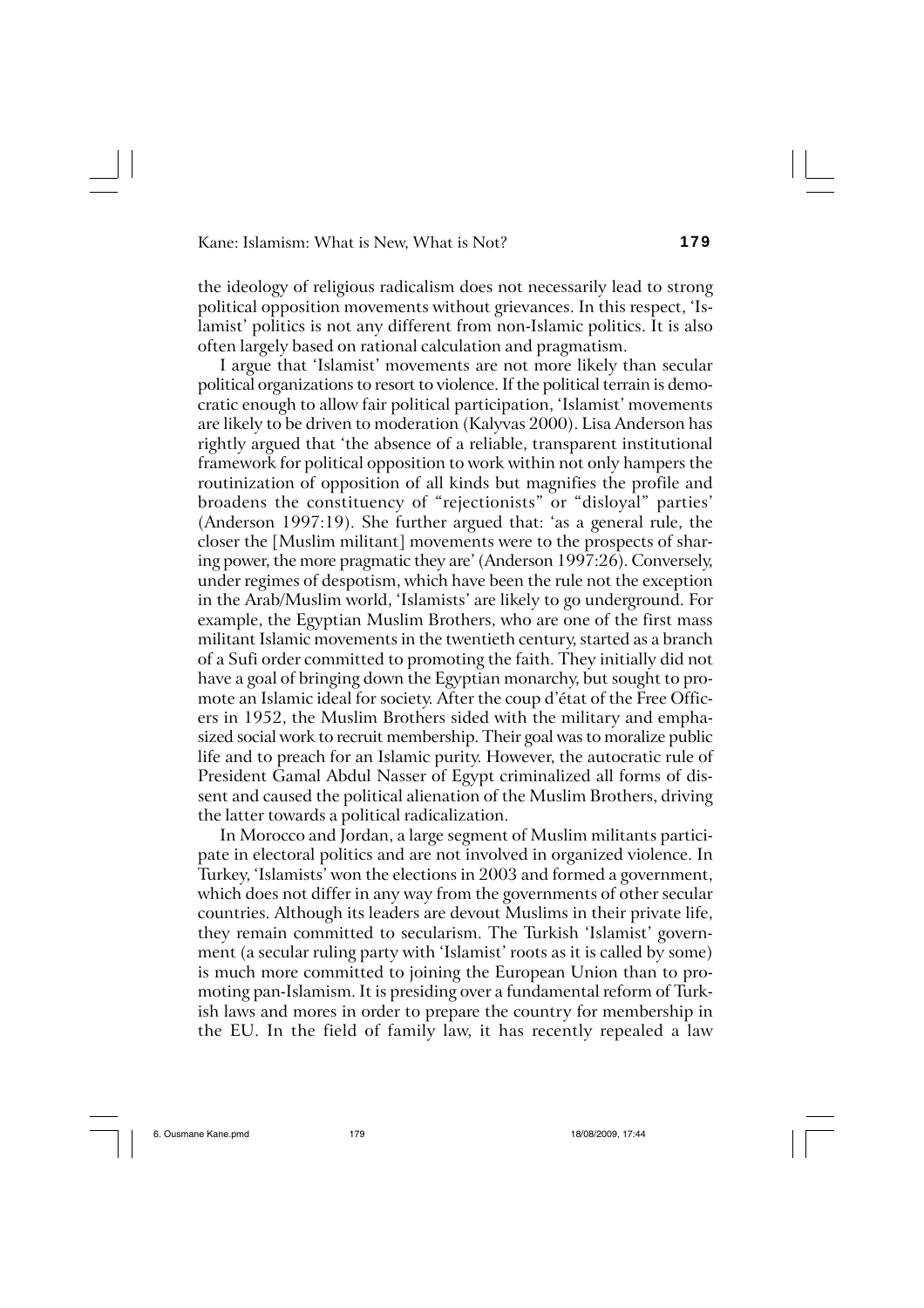criminalizing adultery, which is one aspect of the Islamic legacy. The current Turkish 'Islamist' government has taken more steps towards granting cultural and political rights to minorities than any preceding 'non-Islamist government'. For the first time since the creation of modern Turkey, Kurds are allowed to speak their language and operate radio and television programs in Kurdish. Hitherto, the mere mention of the name Kurd exposed people to repression. Indeed, the current Turkish government is likely to take other measures required to 'Europeanize' the country.

Hizbullah in Lebanon is another militant Muslim party, which tries to combine the use of military power to fight against the Israeli occupation of southern Lebanon, including the use of human bombs, with subtle political negotiation and alliances with Christians whenever this serves their strategic interests. Between 1982 and 1986, Hizbullah conducted 36 suicide terrorist attacks against French, American, and Israeli targets, killing 659 people (Alagha 2005:35; Pape 2005:129). In the parliamentary elections of June 2005, Shaykh Hassan Nasrallahn, the leader of Hizbullah, exhorted his followers to vote for candidates of the outlawed Christian militia, the Lebanese forces (Kifner 2005:16). I argue that 'Islamist' movements are neither irrational nor inherently violent. Where they can peacefully accede to power and influence society, they are as likely as any secular political groups to seek power through peaceful means. Most have resorted to violence when the terrain did not allow for peaceful political action. However, I must emphasize that I am not arguing that 'Islamist' movements are inherently democratic as there is no guarantee that once in control of government, they would not be tempted, like nationalist and socialist regimes, to monopolize power and criminalize political opposition.

## **Conclusion**

In this essay, I have argued that there are many similarities between contemporary Muslim militant movements referred to as 'Islamist' and movements of revival and reform of the nineteenth century, and that there is no compelling case to use a new term to qualify the former. Had 'Islamism' been defined broadly to include earlier movements of preceding centuries, I would not have taken issue with the term. But defined as a twentieth-century ideology, the term 'Islamism' fails the test of providing new insights. I have also argued that Muslim militants striving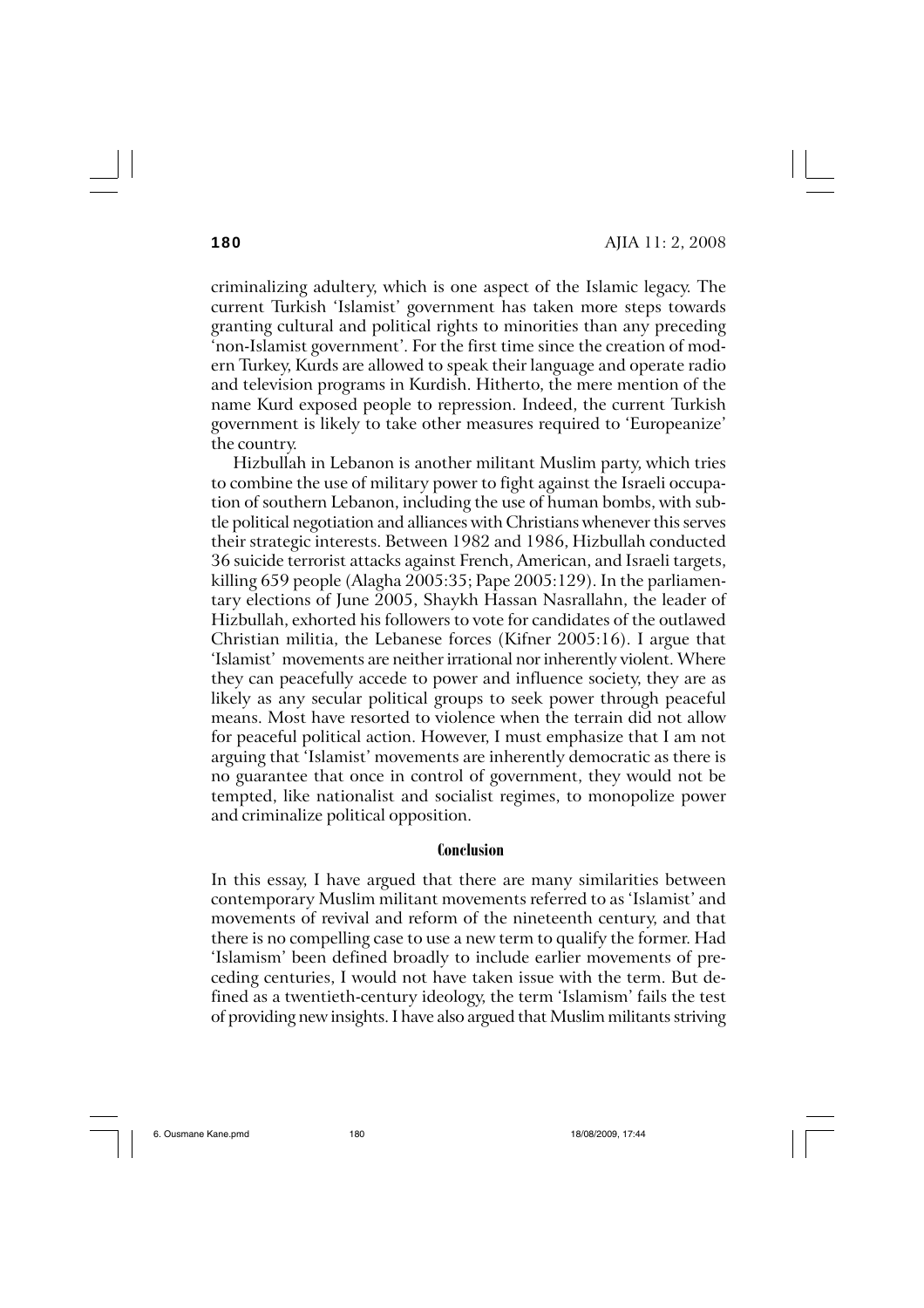to transform society or take power are not primarily Salafi, nor inherently violent. To refute the notion of the newness of 'Islamism', I have argued that the rhetoric of leaders of West African jihads in the eighteenth and nineteenth centuries shows a striking similarity to so-called Islamist movements of the twentieth century: a strong opposition to European hegemony, a denunciation of exploitation, and a commitment to fostering a political system governed by Islamic laws. With regard to anti-colonialism, the Sanusiyya in Libya, Niger and Chad opposed the British, the French, and the Italians. Similarly, the Tijaniyya of Umar Tall fought fiercely against French colonial domination in West Africa. The anti-colonial dimensions of their actions parallel very much the opposition to Westernization by many contemporary 'Islamists'. Nineteenth-century Islamic militants in West Africa aimed at replacing the dominant forms of mixed Islam in West Africa with a legal system based on the Shar'ia. Similarly, contemporary 'Islamists' have as their principal aim the dismantling of modern European-inspired legal codes and constitutions and replacing them with Shar'ia law.

Olivier Roy's point that Islamism was conceived to 'keeping with the major ideologies of the twentieth century' is an interesting one. It alerts to the influence that twentieth century ideologies may have had on 'Islamist ideologues'. Arguments along those lines have emphasized that contemporary political Islam is indebted to other ideologies such as socialism, constitutionalism and third-worldism for ideas of social justice, revolt against an unjust ruler or anti-imperialism. I concur that postcolonial Muslim militants were aware of competing ideologies, not least because they engaged in debates with communists, liberals and others on university campuses. It is also true that many contemporary ideologues of Islamism are quite at home with various ideologies born in the twentieth century. From Al-Afghani, Muhammad Abduh, and Rashid Rida in the late nineteenth and early twentieth centuries to Qutb, Mawdudi, Ghannouchi, Abbasi Madani and Hasan Al-Turabi, many Islamist ideologues have been steeped in Western liberal traditions. Hasan Al-Turabi obtained his Ph.D. in Law at the Sorbonne, Abbasi Madani his Ph.D. in Education in Britain, Mawdudi was a journalist and Sayyid Qutb studied in the USA. Different ideologies may have had some influence on some contemporary Islamist ideologues. Such an influence, however, need not be exaggerated. As shown in the analysis of the worldview of eighteenth-and nineteenth-century militant 'movements of revival and reform', ideas of greater social justice, of the necessity to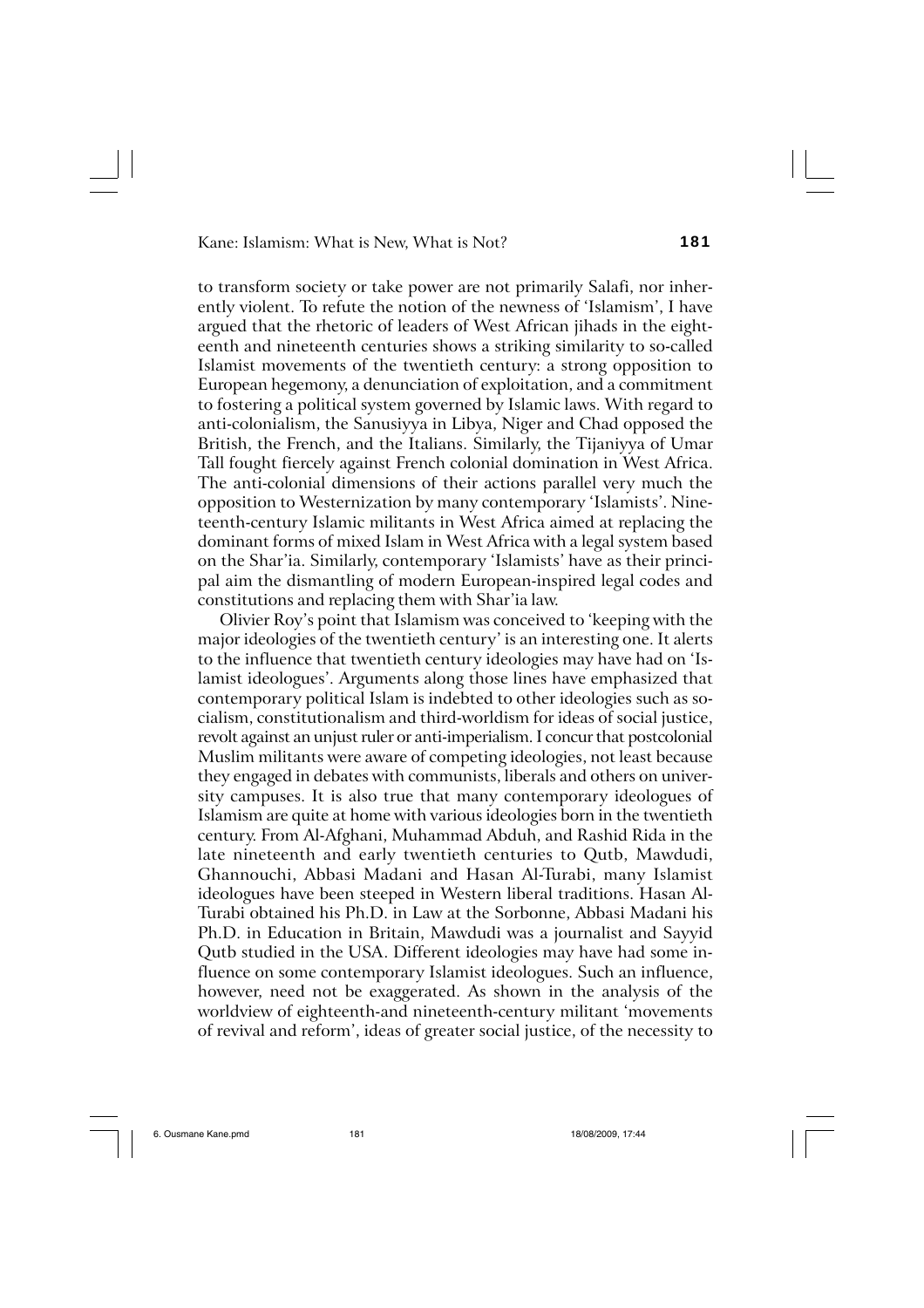overthrow an unjust ruler, or to resist foreign occupation and exploitation are not foreign to the classical tradition of Islam and cannot be argued to date from the twentieth century. The fact that such ideas are articulated in contemporary 'Islamist' discourse does not result exclusively from the influence of various twentieth-century ideologies.

I have also argued that 'Islamist' movements are not primarily Salafi and that the opposition Sufi/Salafi is misleading since the whole purpose of the politically active and highly structured Sufi orders since the late eighteenth century has been to reconcile the divisions between a speculative and ecstatic Sufism and a more strict observance of the Shari'a. Here again, I have provided examples from West Africa to illustrate my point. I have also argued that Sufism does not only appeal to illiterate people looking for a personal incarnation of the sacred, as Gellner puts it, but also to the educated in society. In West Africa in particular, much of the growth of literacy is rooted in the educational efforts of the Sufi orders. Sufi Shaykhs wrote not only devotional literature: they also produced political writings criticizing the oppression and exploitation that many populations were suffering during the precolonial period. Indeed, they sometimes led wars of liberation in favor of those populations. I have also briefly documented the existence of this form of Sufi 'Islamism' in West Africa.

Finally, I have argued that 'Islamists' are not inherently violent and that 'Islamist' politics is no less pragmatic than secular politics. The resources and constraints of the milieu in which they operate determine to a great extent what strategy they adopt for their struggle, and whether the moderates or the hardliners within each 'Islamist' group would impose their agenda. If 'Islamists' can achieve their goals through peaceful means, they are not likely to rush underground.

The unanswered question remains: what is fundamentally new about Islamic militantism? No doubt that the context of their rise is new: the new Islamic movements born in the twentieth century appeared in the context of secularization of Muslim societies. While the project of secularization was introduced by European colonial rulers, it was pursued after independence by authoritarian and corrupt local rulers who not only failed to provide for their peoples, but also restricted their freedoms, and criminalized all forms of opposition. In voicing their opposition against secularized Muslim governments, new Muslim militants used a rhetoric that emphasized the return to pristine Islam and social justice rooted in a similar milieu to that of their predecessors.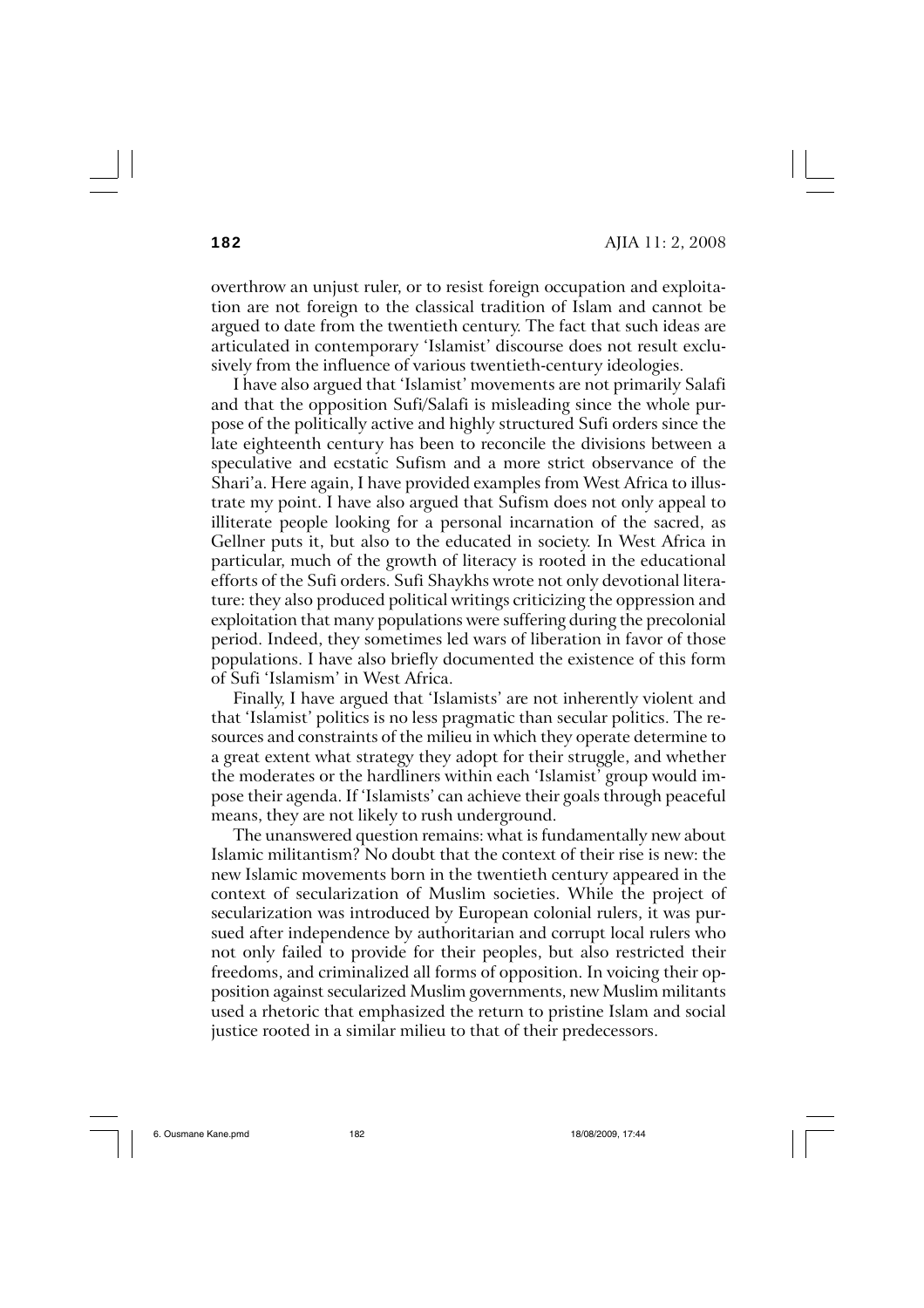Another new development was the impact of the Islamic Revolution in Iran on international affairs. The successful 1979 Islamic Revolution led by Khomeini in what was previously considered as one of the most pro-Western countries in the Middle East was unquestionably a watershed in Western/Muslim relations. It came as a great shock to many Westerners because the revolution ousted a trusted ally of the Cold War. It also contributed to creating the image of Islam as a threat to the West.

A third new development is the new Islamic presence in the West. Increasing numbers of labor migrants, students and refugees from Muslim countries have settled in Western Europe and North America in the last three decades. The number of such Muslims in the early twenty-first century is estimated at some 30 million, an unparalleled presence in history. During the same period, proselytizing groups from Muslim countries such as the Tablighi Jama'at, the World Muslim League and many others have been committed to re-Islamizing Muslim communities in the West. They have made inroads in the suburbs of Paris, Berlin, Amsterdam, New York and London. With the help of devout students from Muslim countries, they strive to carve out a Muslim space in the West. Their efforts focus on establishing shops and restaurants providing Muslim *halal* food, mosques, on Islamic schools and cultural centers, research institutes, newspapers and charities. These Islamic institutions have proliferated in large European cities. In France alone, the number of mosques increased from 10 to almost 1,000 between 1960 and 1975 (Kepel 1991).

The efforts of recent immigrants are echoed in the public space by second-generation Muslims. Facing racism and exclusion in the West, some Arabs, Turks and African Muslims born in the West have started to assert their Islamic identity and are making claims that suddenly alert the host society to take notice of their presence. New Muslim claims include the right to build new mosques, the demand for separate burial grounds, the right to wear 'decent clothes' and the right not to face job discrimination because of their origins. The combination of this assertive Islamic presence in the West and the challenges to secularism in Iran and Afghanistan are what prompted many Western decision-makers and scholars to misconstrue 'Islamism' as new and different from the expressions of political Islam in the past.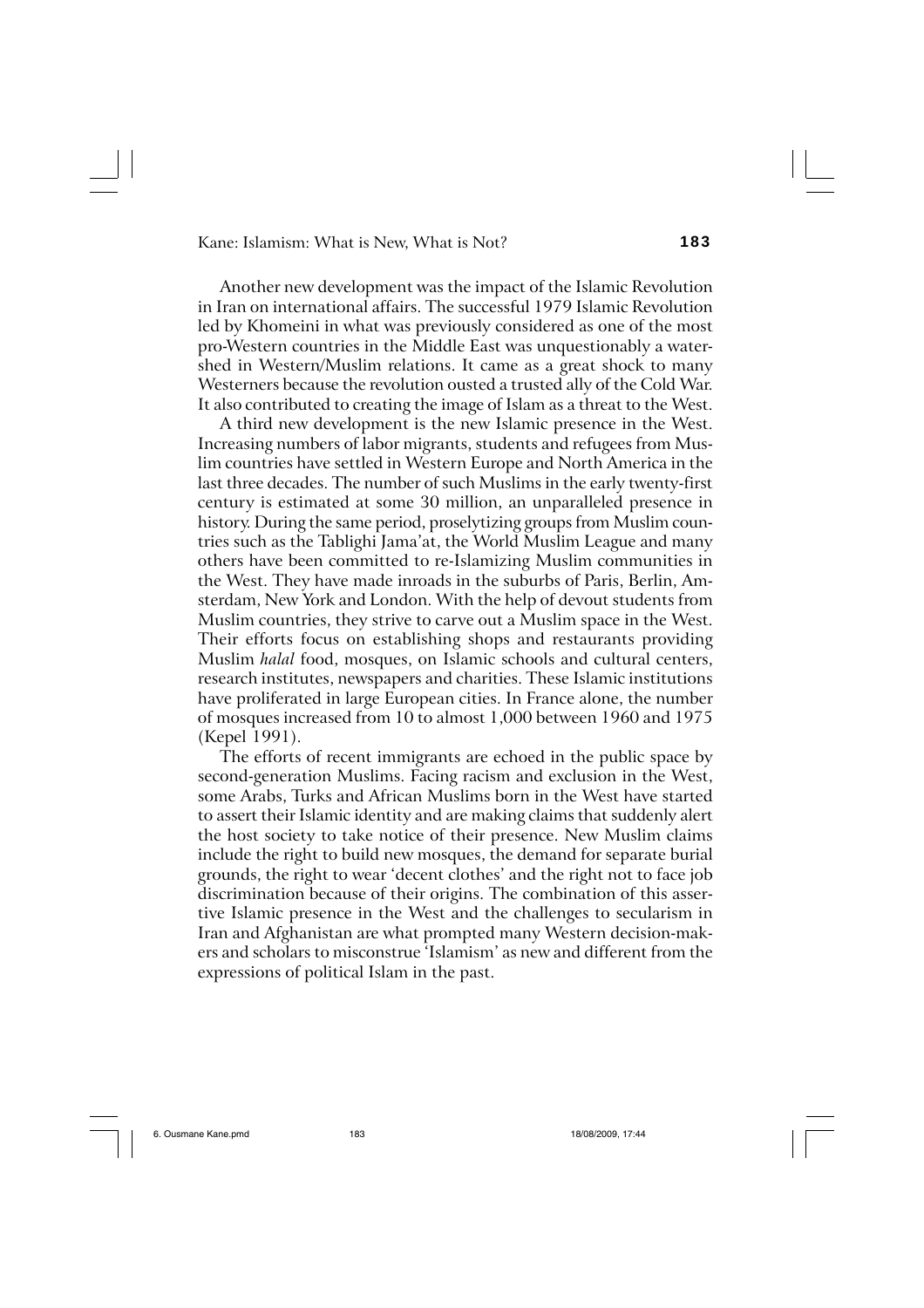## **184** AJIA 11: 2, 2008

#### **Notes**

- 1. Italics mine.
- 2. This is another term for 'Islamist movements' in Kepel's work.
- 3. Burgat does argue that 'the political mobilisation of traditional religious mystics is not without rapport to Islamism. The Senusiyya was one of the first vectors to the resistance against French colonial invasion. A simple recollection of the role of the Sufi brotherhoods in the resistance to colonialism from Algeria to Sudan to the Libyan Senoussi is enough to justify nuances' ('la mobilisation des mystiques religieux de type traditionnel n'est pas sans rapport avec l'islamisme. La Senousissya fut l'un des premiers vecteurs à la résistance à la pénétration française …(Burgat 1988:19, n.18). Yet he does not draw the full implications of this as he concurs with the notion that the Muslim Brothers are the first Islamists.
- 4. This movement of thought is identified in Roy's work as 'Islamism'.
- 5. The Arab medieval writers gave the name Bilad al-Sudan (Land of the Blacks) to Sub-Saharan Africa.
- 6. Because of lack of space the availability of a substantial body of literature on these revolutions, I will not discuss them in detail here, but I refer to Curtin 1971; Last 1987; Robinson 2000.
- 7. Islamic theologians have utmost contempt of the pre-Islamic era, which they have named as Jahiliyya, literally 'ignorance' in reference to the fact that people did not worship one God.
- 8. This classification is based on my personal interpretation and does not necessarily reflect the self-identification of the scholars whose views I discuss in this section.

#### **Bibliography**

- Alagha Joseph, 2005, 'Hizballah After the Syrian Withdrawal', *Middle East Report*, 237, Winter: 34–39.
- Alagha Joseph, 2006, *The Shifts in Hizbullah's Ideology: Religions Ideology, Political Ideology, and Political Program*, Amsterdam: Amsterdam University Press.
- Anderson, Lisa, 1997, *Fulfilling Prophecies: State Policy and Islamist Radicalism,* in John L. Esposito, ed., *Political Islam: Revolution, Radicalism, or Reform,* Boulder, CO: Lynne Rienner: 17–33.
- Beinin, Joel and Joe Stork, 1997, *Political Islam.* Berkeley and Los Angeles: University of California Press.
- Bobboyi, Hamid, 2008, 'Ajami Literature and the Study of the Sokoto Caliphate', in Shamil Jeppie and Souleymane Bachir Diagne, eds, *The Meanings of Timbuktu,* Cape Town: HSRC Press in association with CODESRIA, 123–34.
- Bonet-Maury, G., 1906, *L'islamisme et le christianisme en Afrique*, Paris: Hachette.
- Brenner, Louis, 1987, 'Sufism in Africa in the Seventeenth and Eighteenth Century', in *Islam et sociétés au sud du Sahara*, No. 2: 80–92.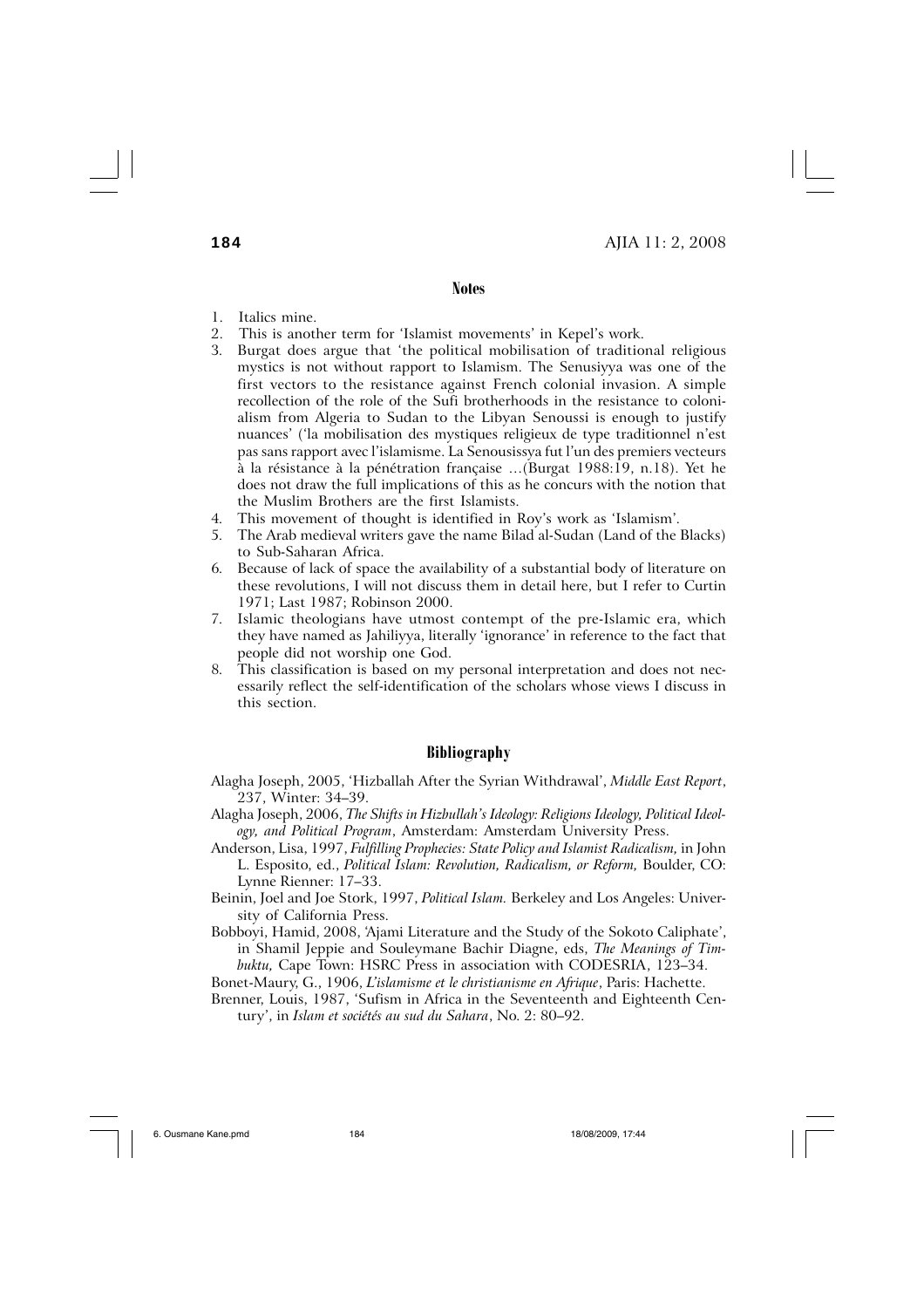Brenner, Louis, 2000, *Controlling Knowledge: Religion, Power and Schooling in a West African Muslim Society,* London: Hurst.

Burgat, François, 1988, *L'islamisme au Maghreb: La voie du Sud*. Paris: Karthala.

- Carothers, Thomas, 2002, 'The End of the Transition Paradigm', *Journal of Democracy*, 13/2: 5–21.
- Curtin, Philip, 1977, 'Jihad in West Africa: Early phases and inter-relations in Mauritania and Senegal', *Journal of African History*, 12/1: 11–24.
- El-Tahri Jihan [producer and director], 2005 *The House of Saud,* Videodisc: Frontline co-production with Alegria and Rain Media, Inc. in association with the BBC and Arte.

Esposito, John L., 1984, *Islam and Politics*. New York: Syracuse University Press.

- Esposito, John L. and James Piscatori, 1990 'The Global Impact of the Iranian Revolution: A Policy Perspective', in John L. Esposito, ed., *The Iranian Revolution: Its Global Impact,* Miami: Florida International University Press: 317–28.
- Garcia, Sylvianne, 1997, 'Al-Hajj Seydou Nourou Tall, "grand marabout" tijani: L'histoire d'une carrière (v. 1880–1980)', in Jean-Louis Triaud and David Robinson, eds, *Le temps des marabouts: Itinéraires et stratégies islamiques en Afrique occidentale française v. 1881–1960,* Paris: Karthala.
- Geertz, Clifford, 1968, *Islam Observed,* Chicago and London: Chicago University Press.
- Gellner, Ernest, 1969, *Saints of the Atlas,* London: Weidenfeld & Nicolson.
- Gellner, Ernest, 1981 *Muslim Society*, Cambridge: Cambridge University Press
- Gill, Anthony and Arang Keshavarzian, 1999, 'State Building and Religious Resources: An institutional theory of church–state relations in Iran and Mexico', *Politics & Society*, 27/3: 431–65.
- Gold, Dore, 2003, *Hatred's Kingdom: How Saudi Arabia Supports the New Global Terrorism,* Washington, DC: Regnery Publishing.
- Hiskett, Mervyn, 1984, *The Development of Islam in West Africa,* London: Longman. Houdas, Octave, 1908, *L'islamisme,* Paris: Ernest Leroux.
- Hourani, Albert, 1983, *Arabic Thought in the Liberal Age, 1789–1939,* Cambridge: Cambridge University Press.
- Kalyvas, Stathis, 2000, 'Commitment Problems in Emerging Democracies: The case of religious parties', *Comparative Politics*, 32/4: 379–98.

Kane, Ousmane, 2003, *Muslim Modernity in Postcolonial Nigeria,* Leiden: E. J. Brill.

Kane, Ousmane and Leonardo Villalon, 1998, 'Entre confrérisme, réformisme et islamisme', in Ousmane Kane and Jean-Louis Triaud, eds, *Islam et islamisme au sud du Sahara,* Paris: Karthala: 263–310.

Kepel, Gilles, 1991, *Les banlieues de l'islam,* Paris: Seuil.

Kepel, Gilles, 1991, *The Revenge of God: The Resurgence of Islam, Christianity and Judaism in the Modern World* (trans. Alan Braley), University Park, PA: Pennsylvania State University Press.

Kepel, Gilles, 2000, *Jihad: expansion et déclin de l*'*islamisme,* Paris: Gallimard.

Kepel, Gilles, 2004, *The War for Muslim Minds: Islam and the West,* Cambridge, MA: Harvard University Press.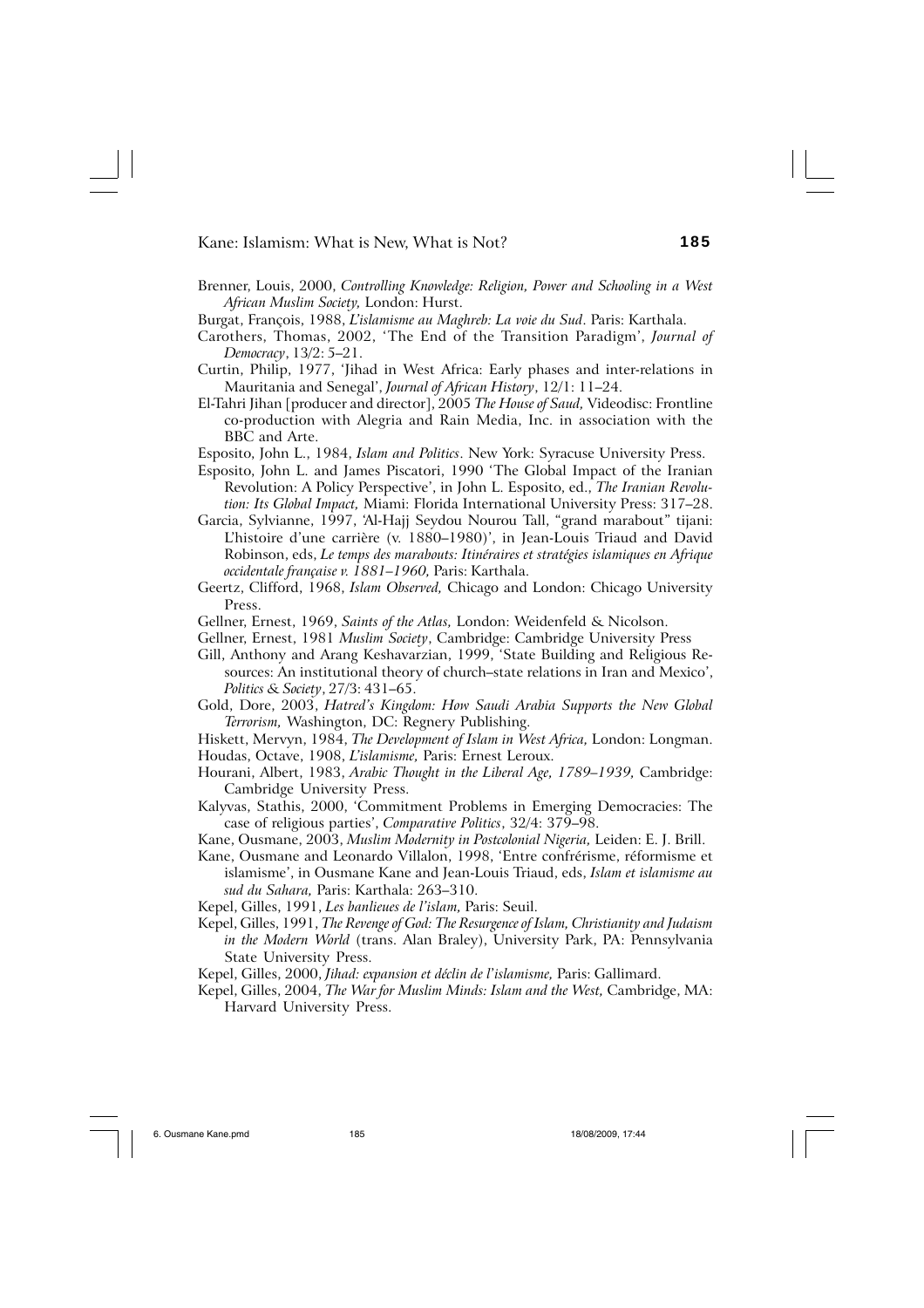- Kifner, John, 2005, 'Lebanese Rivals, in a Tangled Web of Alliances, Face Off in a Crucial Stage in Elections', *The New York Times*, 12 June: 16.
- Kurzman, Charles, ed., 1998, *Liberal Islam: A Sourcebook,* New York: Oxford University Press.
- Last, Murray, 1987, 'The Jihad Movements of the Nineteenth Century', in J. F. Ade Ajayi and Michael Crowder, eds, *History of West Africa*, Vol. 2. London: Longman: 1–47.
- Levitsky, Steven and Lucan A. Way, 2002, 'Elections Without Democracy: The Rise of Competitive Authoritarianism', *Journal of Democracy*, 13/2: 51–65.
- Levtzion, Nehemia and Randall Pouwels, 2000, 'Patterns of Islamization and Varieties of Religious Experience among Muslims of Africa', in Nehemia Levtzion and Randall Pouwels, eds, *The History of Islam in Africa,* Athens, OH/ Oxford/Cape Town: Ohio University Press/James Currey/David Philip.
- Loimeir, Roman, 2003, 'Patterns and Peculiarities of Islamic Reform in Africa', *Journal of Religion in Africa*, 33/3: 237–62.
- Loimeir, Roman, 2005, 'Is There Something like "Protestant Islam"?', *Die Welt des Islams*, 45/2: 216–54.
- Mamdani, Mahmood, 2004, *Good Muslim, Bad Muslim: America, The Cold War and the Roots of Terror,* New York: Pantheon Books.
- Martin, Bradford, 2003, *Muslim Brotherhoods in Nineteenth Century Africa,* Cambridge: Cambridge University Press.
- Martinez, Luis, 2000, *Algerian Civil War 1900–1998,* London: Hurst.
- Meier, Fritz, 1985, 'Eine Auferstehung Mohammads bei Suyuti', *Der Islam: Zeitschrift für Geschichte und Kultur des Islamischen Orient*, 62: 20–58.
- Mitchell, Richard Paul, 1969, *The Society of the Muslim Brothers,* London: Oxford University Press.
- Ould Abdallah, Deddoud, 1997, 'Guerre sainte ou sédition blâmable: un débat entre cheikh Sa'd Buh et son frère cheikh Ma al-Ainin', in Jean-Louis Triaud and David Robinson, eds, *Le temps des marabouts: Itinéraires et stratégies islamiques en Afrique occidentale française v. 1881–1960,* Paris: Karthala: 119–53.
- Pape, Robert, 2005, *Dying to Win: The Strategic Logic of Suicide Terrorism,* New York: Random House.
- Rahman, Fazlur, 1977, 'Revival and Reform', in P.M. Holt, Ann K.S. Lambton and Bernard Lewis, eds, *The Cambridge History of Islam*, Cambridge: Cambridge University Press.
- Rahman, Fazlur, 2000, *Revival and Reform: A Study of Islamic Fundamentalism,* Oxford: Oneworld.
- Rashid, Ahmed, 2000, *Taliban: Militant Islam, Oil, and Fundamentalism in Central Asia,* New Haven, CT: Yale University Press.
- Robinson, David, 2000, 'Revolutions in the Western Sudan', in Nehemia Levtzion and Randall Pouwels, eds, *The History of Islam in Africa,* Athens, OH/Oxford/ Cape Town: Ohio University Press/James Currey/David Philip: 131–52.
- Roy, Olivier, 1994, *The Failure of Political Islam* (Carol Volk trans), Cambridge, MA: Harvard University Press.